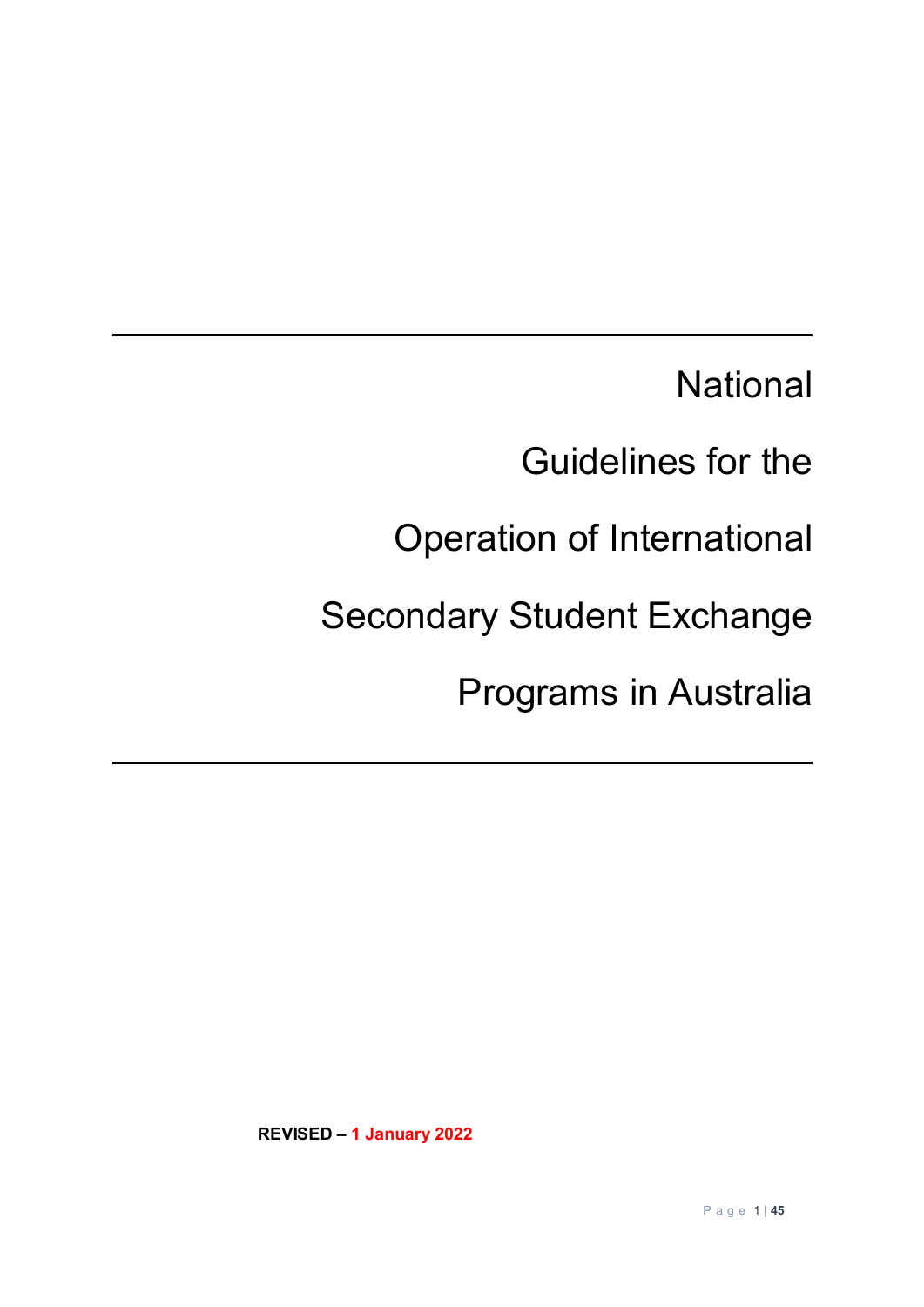#### **Preface**

In November 2017 the National Coordinating Committee for International Secondary Student Exchange (NCCISSE) recommended that the 2015 version of the *National Guidelines for the Operation of International Secondary Student Exchange Programs in Australia* be revised.

This document is intended to provide general guidelines for:

- the registration of SEOs; and
- procedures for the operation of international secondary student exchange programs in Australian secondary schools.

The guidelines are of a general nature to accommodate state/territory variations and should be read in conjunction with respective state/territory guidelines.

The NCISSE was established in November 1989. The committee meets annually to discuss the reciprocity returns submitted by Student Exchange Organisations (SEOs) and all other matters pertaining to student exchange programs in Australia. The committee also meets to ensure a consistent approach to the following year's exchange programs.

The NCCISSE acts as a forum organisation for state/territory exchange registration authorities. It has responsibility for procedural matters of national interest relating to educational exchange at a secondary school level. It contributes to the flow of information about immigration, health and other issues of general interest.

The NCCISSE consists of representatives of the state/territory registration authorities. The venue for the annual meetings rotates through the states and territories.

Matters of student welfare, promotion and management are the direct responsibility of registered organisations.

Sister school relationships, short-term cultural exchanges, twinning arrangements and Memoranda of Understandings (MOUs) between the Australian and state and territory governments, and governments of other countries, do not form part of international secondary student exchange programs in Australia.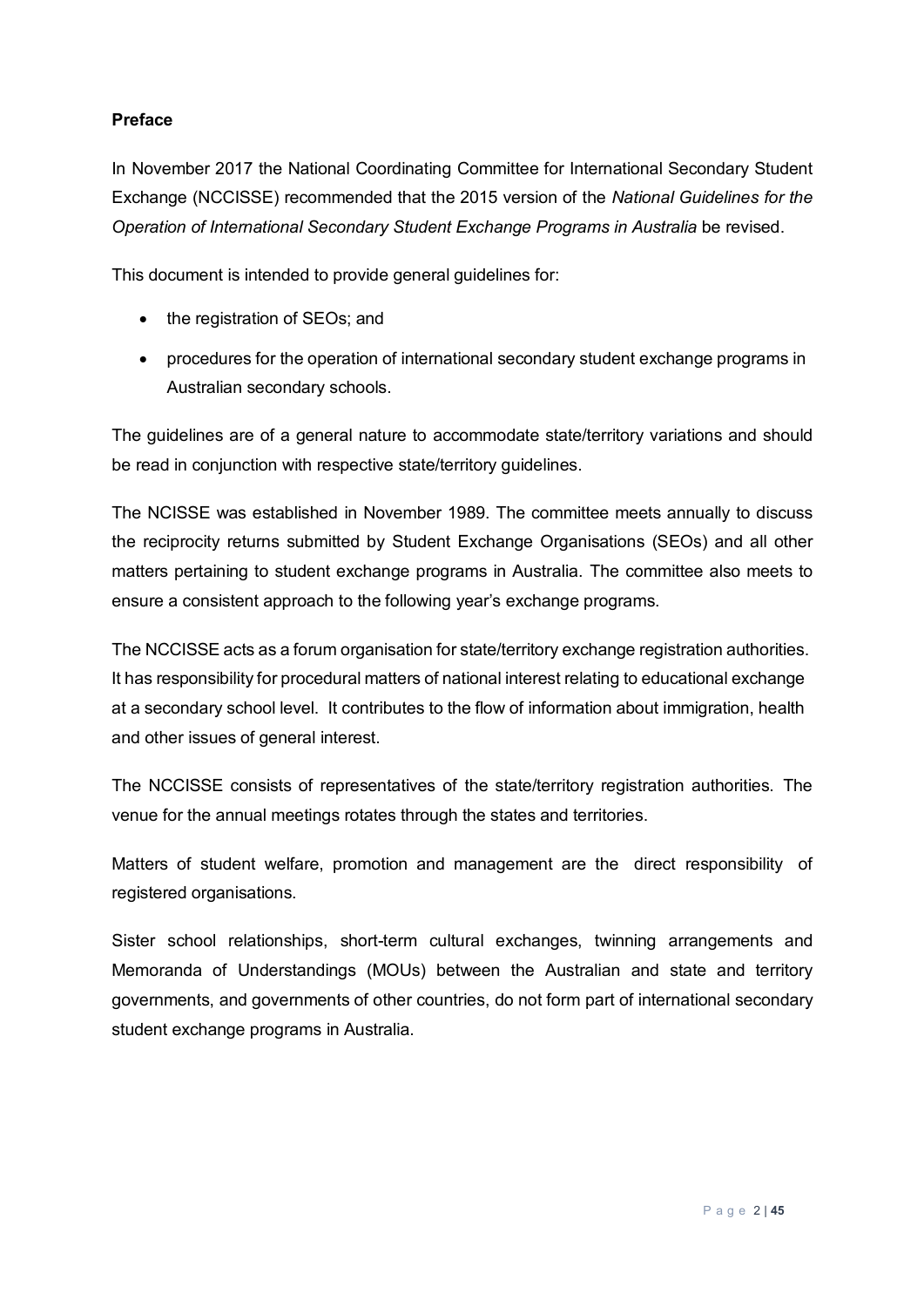# **Content**

| $\overline{2}$ |     |                                                                                           |                   |
|----------------|-----|-------------------------------------------------------------------------------------------|-------------------|
|                |     |                                                                                           | 6                 |
| 1.             |     |                                                                                           |                   |
|                | 1.1 | Rationale for exchange programs                                                           |                   |
|                | 1.2 | Objectives of exchange programs                                                           |                   |
|                | 1.3 | Student exchange programs                                                                 |                   |
|                | 1.4 | Principle of reciprocity                                                                  |                   |
| 2.             |     |                                                                                           |                   |
| 3.             |     |                                                                                           | $12 \overline{ }$ |
|                | 3.1 | <b>Australian Government</b>                                                              |                   |
|                | 3.2 | <b>State / Territory Registration Authorities</b>                                         |                   |
|                | 3.3 | National Coordinating Committee for International Secondary Student<br>Exchange (NCCISSE) |                   |
|                | 3.4 | <b>Student Exchange Organisation (SEOs)</b>                                               |                   |
|                | 3.5 | <b>Exchange students</b>                                                                  |                   |
| 4.             |     |                                                                                           | 16                |
| 5.             |     | <b>Standards for SEO approval</b>                                                         |                   |
|                |     |                                                                                           | 17                |
|                | 5.1 | Purpose of exchange programs                                                              |                   |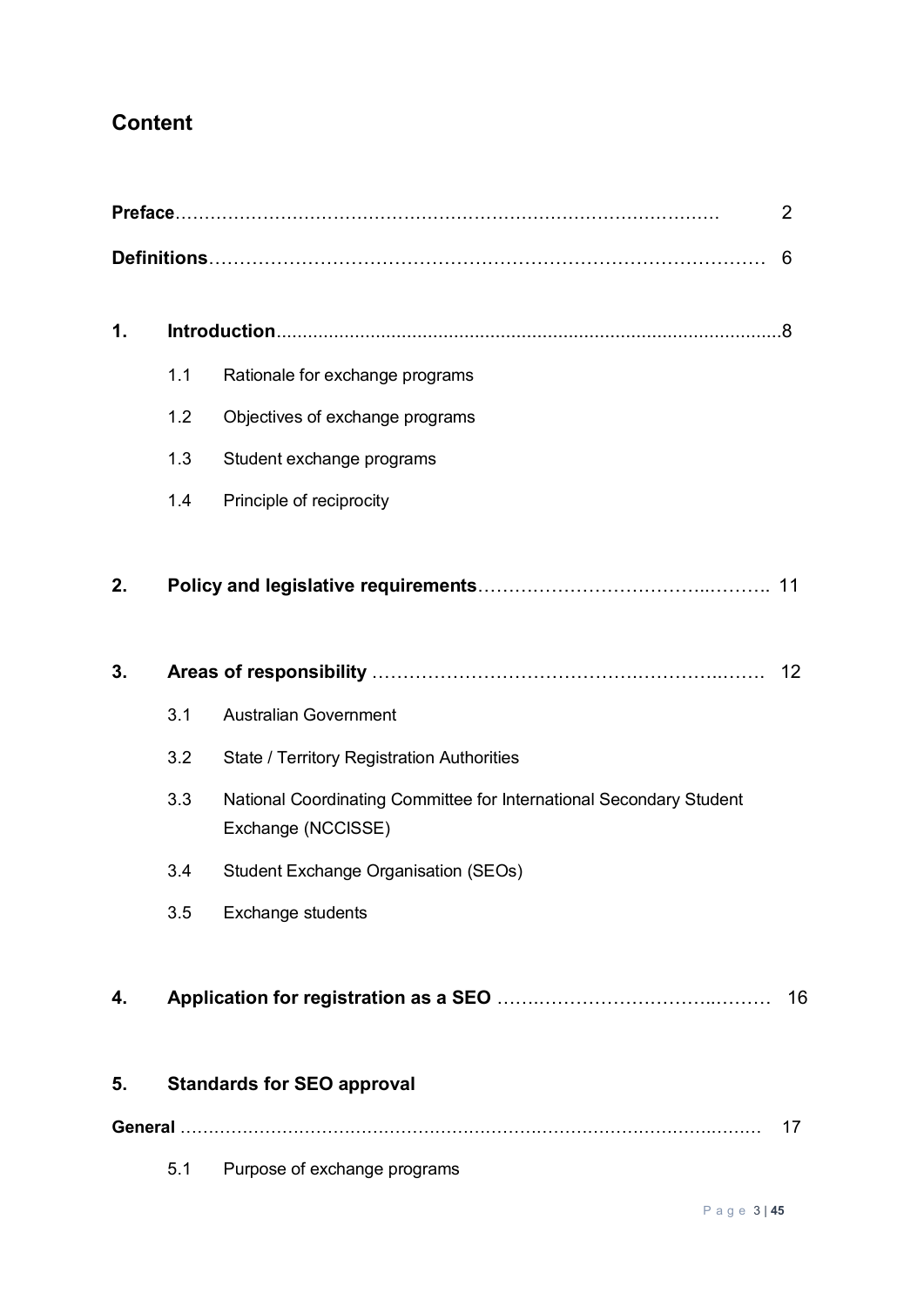|    | 5.2  | Use of the term "student exchange"                            |    |
|----|------|---------------------------------------------------------------|----|
|    | 5.3  | Reciprocity                                                   |    |
|    |      |                                                               | 19 |
|    | 5.4  | Eligibility for SEO registration                              |    |
|    | 5.5  | Not-for-Profit status and financial viability                 |    |
|    | 5.6  | "Fit and Proper Person" requirement                           |    |
|    | 5.7  | Organisational structure                                      |    |
|    | 5.8  | Criminal Record Checks / Working with Children Checks         |    |
|    | 5.9  | Training for SEO staff                                        |    |
|    | 5.10 | Third party arrangements                                      |    |
|    |      |                                                               | 25 |
|    | 5.11 | Structure of student exchange programs                        |    |
|    | 5.12 | Selection of students                                         |    |
|    | 5.13 | Health insurance                                              |    |
|    | 5.14 | Screening of host families                                    |    |
|    | 5.15 | Prevention of conflict of interest                            |    |
|    | 5.16 | Orientation for students and host families                    |    |
|    | 5.17 | Support for students and host families                        |    |
|    | 5.18 | Minimum scheduled SEO contact with students and host families |    |
|    | 5.19 | Program discounts for hosting students                        |    |
|    | 5.20 | School liaison                                                |    |
|    |      |                                                               | 32 |
|    | 5.21 | Changes to SEO governance                                     |    |
|    | 5.22 | Changes to student exchange programs - inbound and outbound   |    |
|    | 5.23 | Changes to third party arrangements                           |    |
| 34 |      |                                                               |    |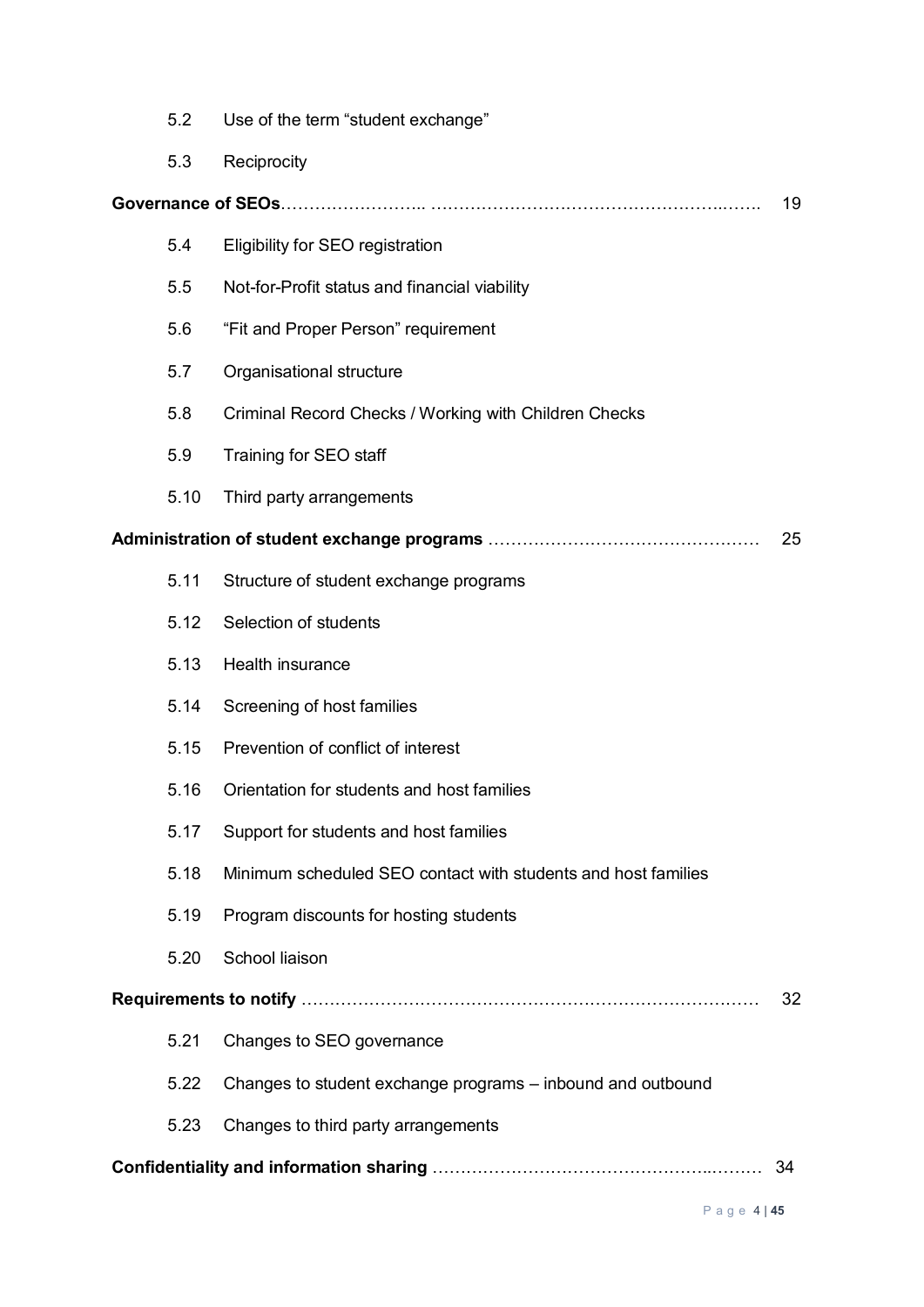|     | 5.24 | Release of information by relevant state/territory registration authorities |    |  |
|-----|------|-----------------------------------------------------------------------------|----|--|
|     | 5.25 | Marketing and recruitment documentation                                     |    |  |
|     |      |                                                                             | 35 |  |
|     | 5.26 | Response to critical incidents                                              |    |  |
|     | 5.27 | Outbound students                                                           |    |  |
|     | 5.28 | Exchange student safety information                                         |    |  |
|     | 5.29 | Reporting incidents or allegations of abuse                                 |    |  |
|     | 5.30 | Resolution of problems, including complaint management                      |    |  |
|     | 5.31 | Privacy of student information                                              |    |  |
|     | 5.32 | Privacy information for students and host families                          |    |  |
| 40  |      |                                                                             |    |  |
|     | 5.33 | Program evaluation                                                          |    |  |
|     |      |                                                                             |    |  |
| 6.  |      |                                                                             |    |  |
| 7.  |      |                                                                             |    |  |
| 8.  |      | <b>Acceptance Advice for Secondary Exchange Students (AASES)</b>            |    |  |
|     |      |                                                                             | 41 |  |
| 9.  |      |                                                                             |    |  |
| 10. |      | Conditions for the placement of secondary exchange student in               |    |  |
|     |      |                                                                             | 42 |  |
|     |      |                                                                             |    |  |

| Appendix 1 – Registration Authorities for Secondary Student Exchange |  |
|----------------------------------------------------------------------|--|
|                                                                      |  |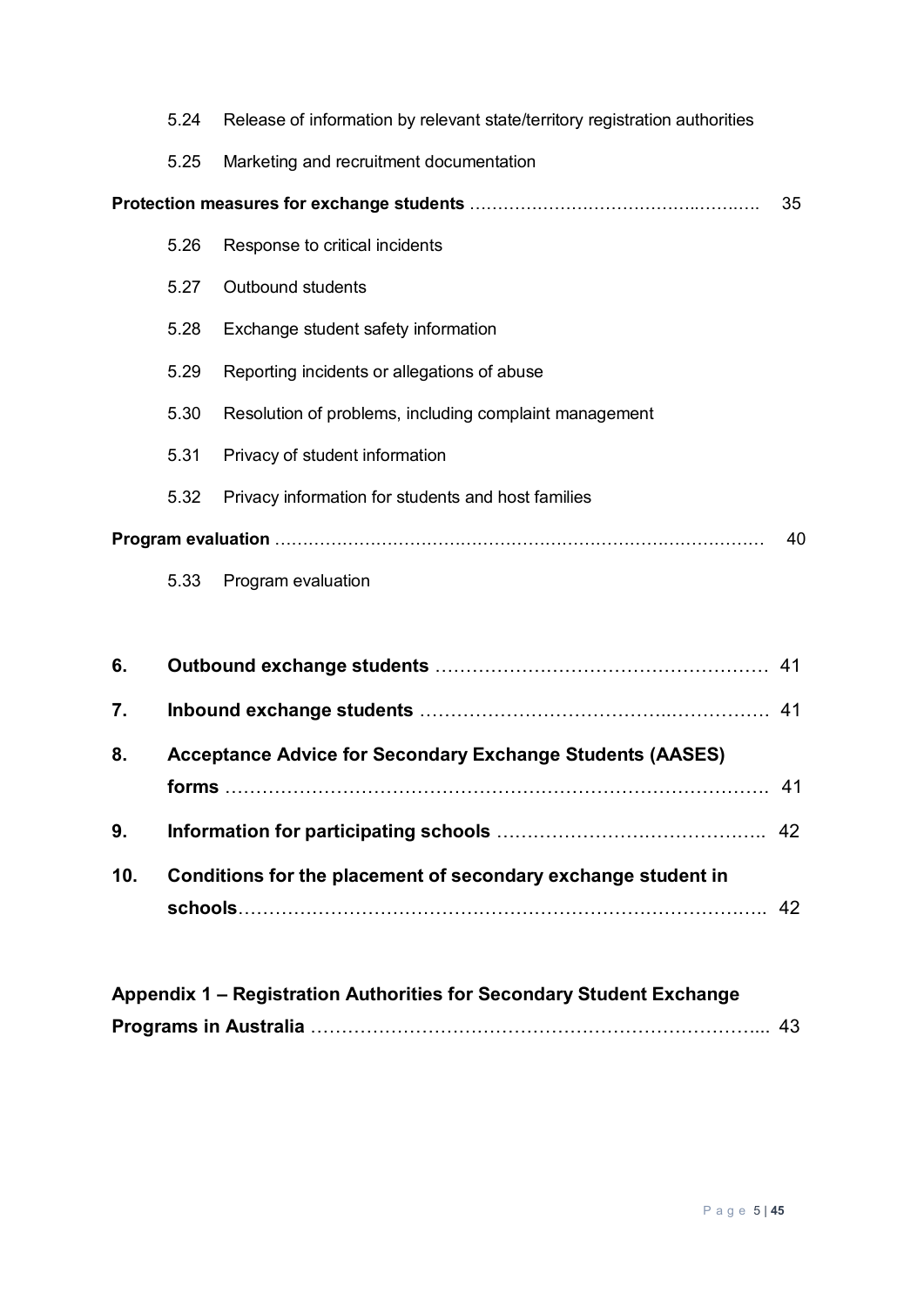#### **Definitions**

- AASES form **Acceptance Advice for Secondary Exchange Student form** (issued by registration authorities to registered SEOs to enable international secondary exchange students to obtain Australian student visas as per section 5A107 of the Australian Government's *Migration Regulation 1994*)
- Base state/territory For SEOs that operate across more than one jurisdiction, the jurisdiction within which the SEO has its head-office or central location will be considered the SEO's base state/territory.
- Child Safe Standards Child protection legislation and requirements in each state / territory.
- CRC Criminal Record Check an official police or security agency check of a person's criminal history undertaken in order to verify their suitability to work with children, e.g. Working with Children Check (WWCC). In jurisdictions where there is more than one check available, the relevant state/territory Registration Authority is to determine which available check is best suited to the requirements of a CRC for the purpose of these guidelines.
- Department of Home Affairs (Australian) Department with responsibility for Immigration matters
- Exchange student A student enrolled in a secondary school participating in either an inbound or outbound secondary exchange program provided by an Australian registered SEO
- Local SEO coordinator A representative of an SEO engaged in either a paid or an unpaid capacity to coordinate and provide SEO support to exchange students and host families

MOU Memorandum of Understanding

NCCISSE National Coordinating Committee for International Secondary Student Exchange (the national body comprising representatives of the Australian state and territory registration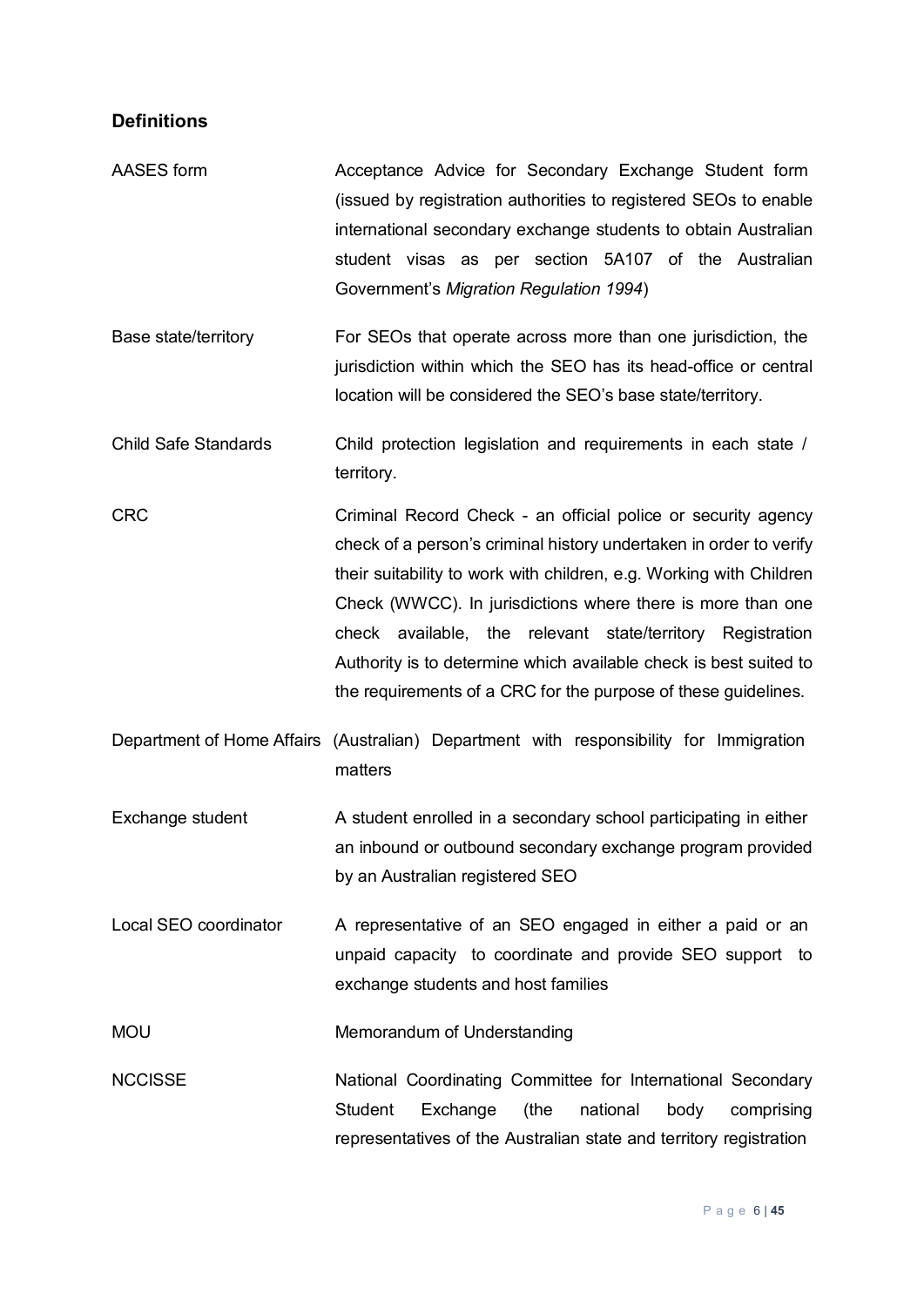authorities responsible for registering or approving, and quality assuring SEOs and programs)

- OSHC Overseas Student Health Cover (mandatory health insurance required by Department of Home Affairs visa regulations for all Australian Student Visas)
- Registration authority The legal entity in an Australian state or territory responsible for registering or approving, and quality assuring SEOs. Details of the registration authorities for each state and territory are provided at Appendix 1.
- SEO Student Exchange Organisation a registered school or not-forprofit organisation registered or approved by a registration authority to provide secondary student exchange programs to/from a state or territory.
- Third party organisations A person or organisation (including overseas partners or affiliates) engaged directly by the SEO to provide an element of the SEO's exchange program. These include, for example, an overseas affiliate or partner organisation that is responsible for the accommodation and welfare of an outbound student. These do not include companies providing a general service such as an airline, insurance companies or bus services.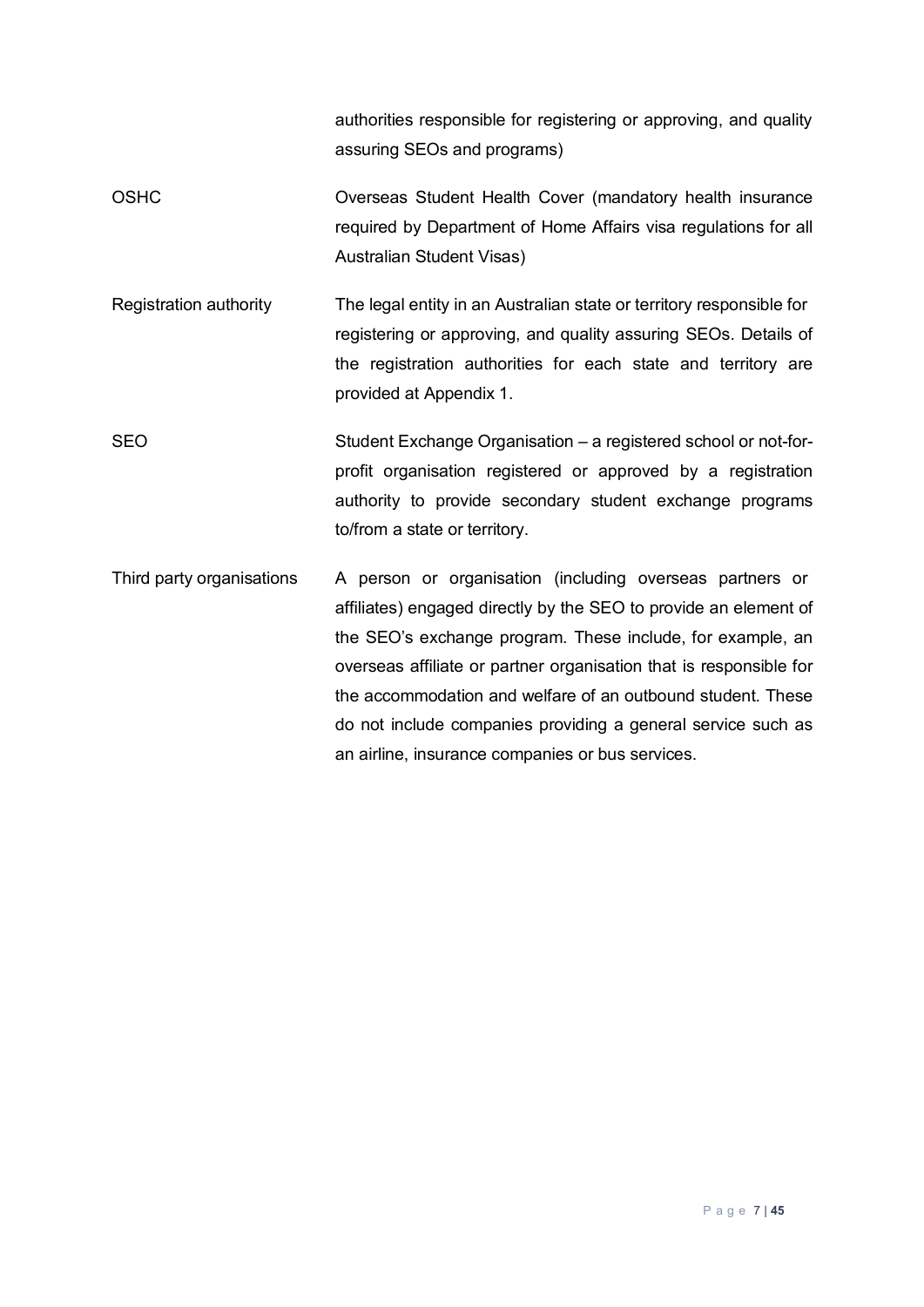# **1. Introduction**

#### **1.1 Rationale for exchange programs**

Australian and state/territory governments recognise that student exchange programs provide cultural and educational benefits to students and school communities. Exchange programs provide a broad educational experience for students and increase international and cultural understanding among young people.

## **1.2 Objectives of exchange programs**

The objectives of exchange programs are:

- to provide educational enrichment for exchange students by developing their linguistic skills and introducing them to a different educational philosophy, environment and curriculum;
- to develop cultural awareness and understanding among students in the school environment; and
- to promote international understanding and cooperation.

#### **1.3 Student exchange programs**

A secondary student exchange program is a reciprocal program whereby Australian students attend high school and enrol in a full time school program in another country for a minimum period of three months or one school term, whichever is shorter. Under similar conditions students from other countries undertake study in Australia.

[Note: In Victoria, the minimum period is 28 days due to the requirements for the enrolment of overseas students in Victorian government schools. Inbound exchange students participating in programs of more than 28 days duration in Victoria must obtain a student visa.]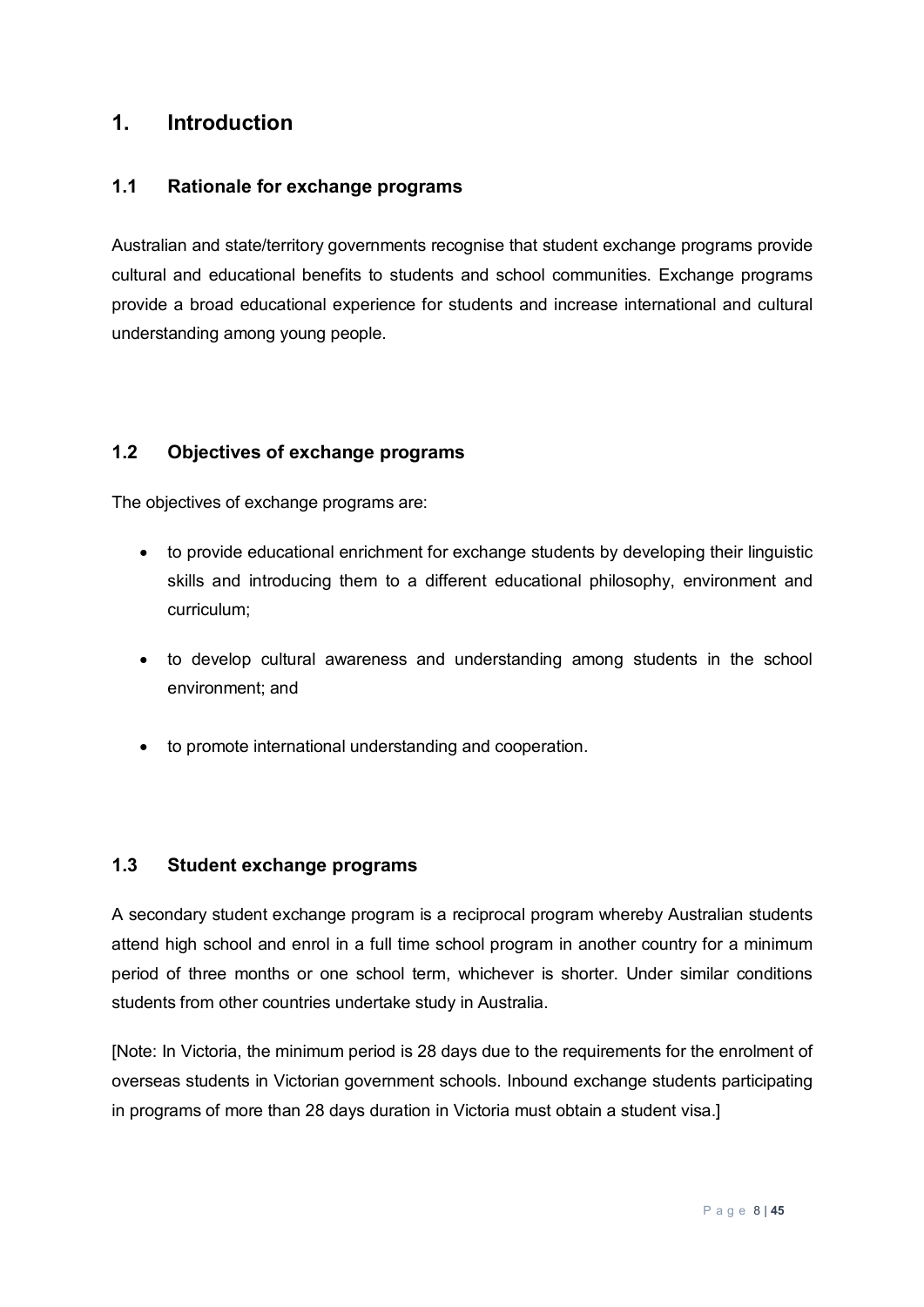All student exchange programs must be conducted through a registered SEO. SEOs can be not-for-profit organisations or registered schools.

It should be noted that student visas will only be issued to students who are enrolled as full time secondary students in a recognised course of study.

[Note: Subclass 500 (school sector) visas are also issued to full fee paying students who are issued with a Confirmation of Enrolment (CoE) by their education provider.]

## **1.4 Principle of reciprocity**

Reciprocity of exchange is accepted instead of payment of tuition fees.

Reciprocity within each state/territory is calculated across the entire program run by an SEO over a two-year period. When determining reciprocity the length of exchange is taken into account rather than the number of exchanges.

Both the Australian Government and state/territory governments permit exchange students on subclass 500 (school sector) visas to be enrolled as local students in either government or non-government schools for school funding purposes.

The principle governing the entry of exchange students is that their entry must not result in social or financial cost to the Australian community.

Students seeking entry visas to Australia to undertake a secondary exchange program must present the Acceptance Advice for Secondary Exchange Students (AASES) form. State/territory registering authorities issue this form to approved SEOs.

Students must attend school for the period designated by each state/territory registration authority to be included in any exchange reciprocity calculations. For most states and territories the minimum period is three months, or one full school term, whichever is shorter.

The state/territory registration authorities will compare the total points for inbound and outbound programs without particular concern for the mix of short and long-term programs.

SEOs must send students for an equal number of months from a particular state/territory as they host in that state/territory annually, or at least over a rolling two year basis.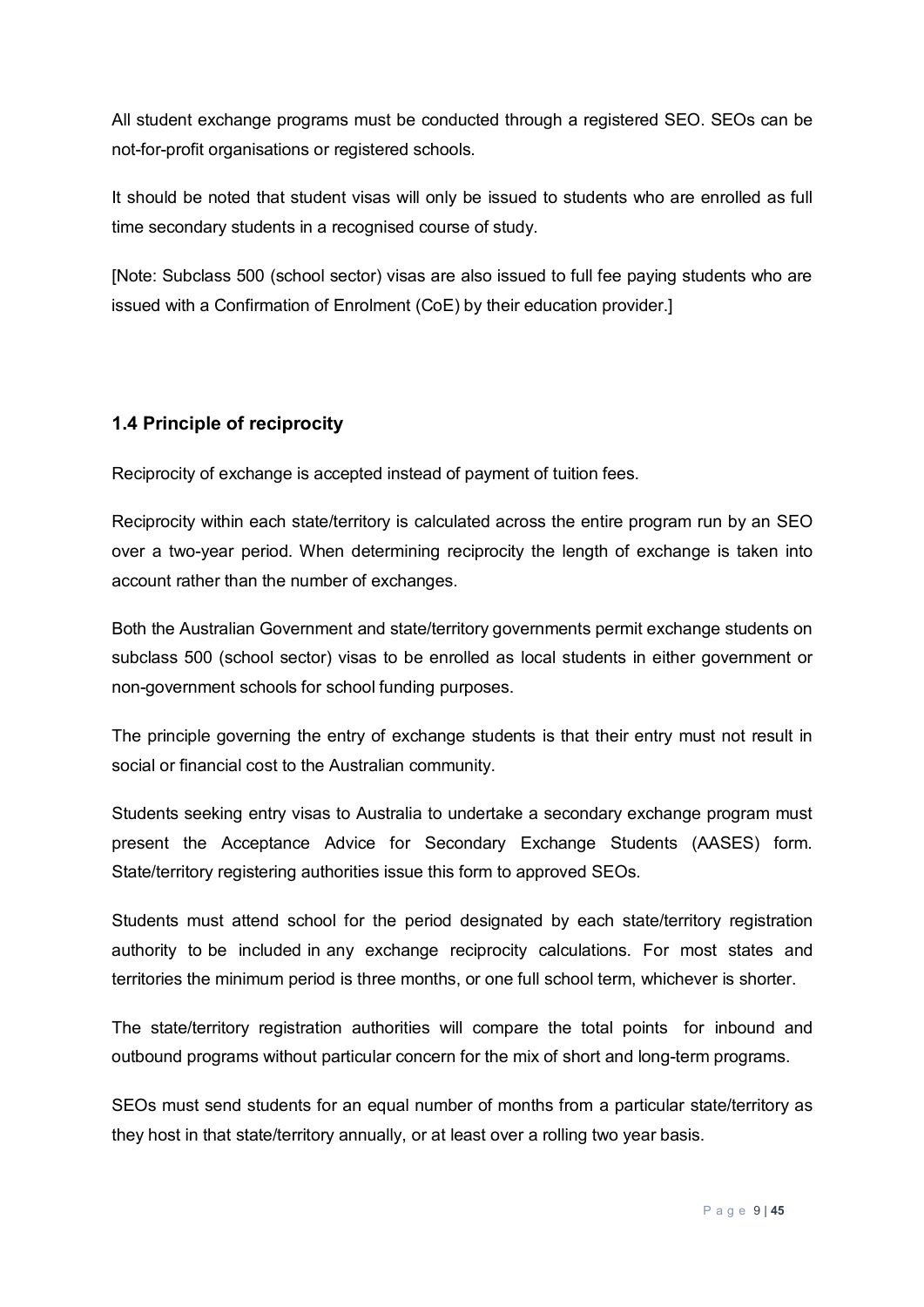#### **How reciprocity is calculated**

Reciprocity is calculated using the number of months students are on exchange and not the number of students that may participate in a program. It is based on the allocation of one point for each calendar month of exchange regardless of when in the month the exchange commences and ends.

For example:

- a) a student arriving on 29 June and departing on 1 September earns 4 reciprocity points;
- b) 3 students on exchange for 4 months will accrue the same number of points as 1 student on exchange for 12 months.

An exchange that commences in a month of one year and concludes in the corresponding month in the next year would normally count as 13 points. However, the state/territories registration authorities have agreed to count it as 12 points.

#### **Monitoring of reciprocity**

The NCCISSE is responsible for monitoring reciprocity and meets annually to review the reciprocity data. The key dates for the collection and submission of reciprocity data are:

#### **By 1st September**

Registration authorities dispatch *National Standard Annual Monitoring Forms* to SEOs.

#### **By 1st October**

SEOs complete and submit the *National Standard Annual Monitoring Forms* to the respective registration authority.

#### **In November**

The NCCISSE meets for the annual national review.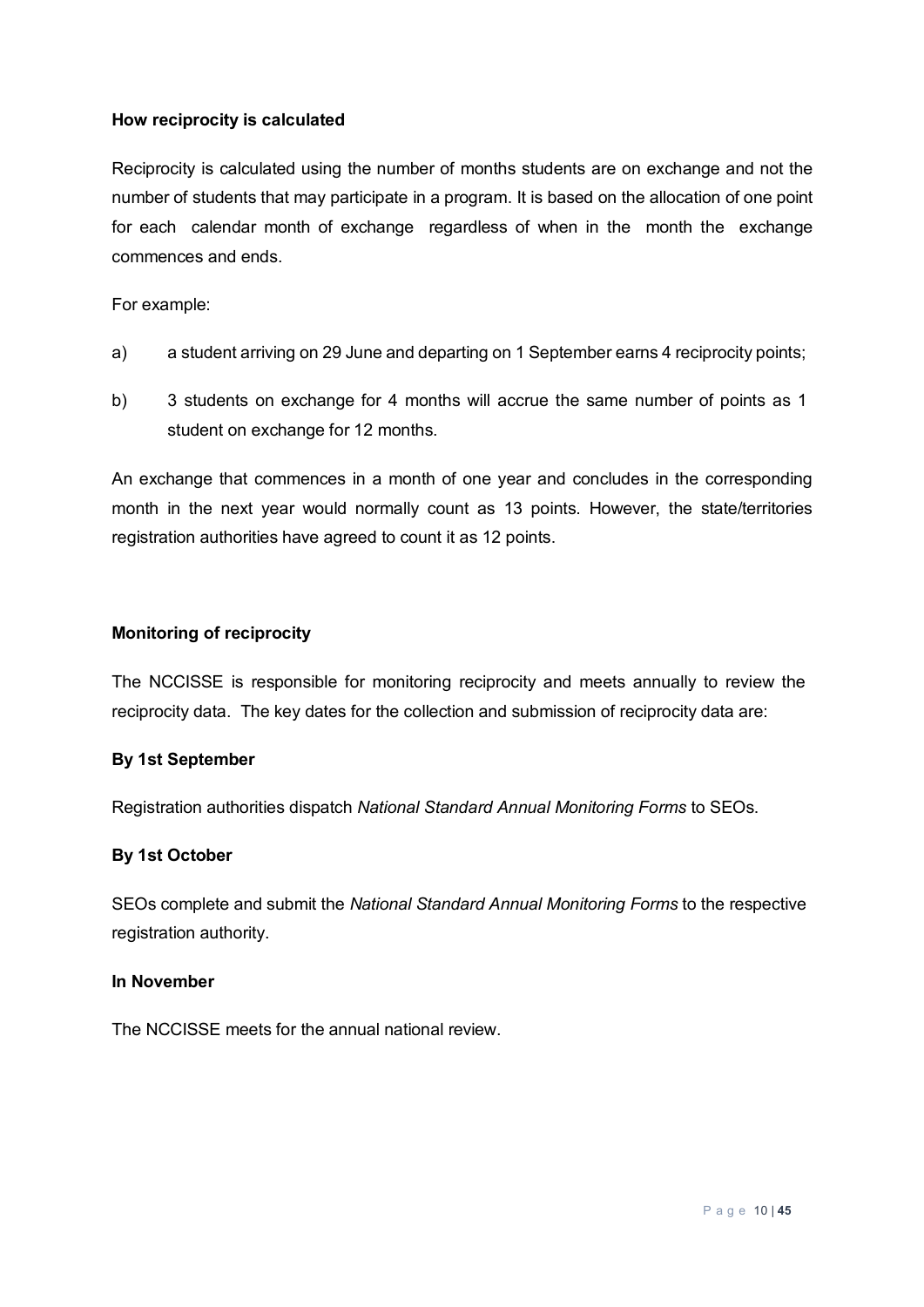# **2. Policy and legislative requirements**

#### **Australian Government policy**

Australian Government policy from 1 January 1990 provided for:

- overseas students to enrol in Australian schools through the International Full Fee Paying Students Program; and
- exchange programs to be managed and regulated by each State and Territory with reciprocity of exchange accepted instead of payment.

#### **Visa requirements**

Inbound students participating in an International Secondary Student Exchange Program conducted by an SEO enter Australia on a Student Visa. The Acceptance Advice for Secondary Exchange Students (AASES) form issued by the State/Territory Registration Authority to an SEO is required to obtain a student visa.

It is a prerequisite to obtain a student visa that students have health insurance. Inbound students must satisfy this requirement by obtaining Overseas Student Health Cover (OSHC). The OSHC provides medical and hospital insurance. Students on a student visa must not arrive in Australia before the period of health insurance commences and must maintain adequate insurance for the duration of their stay. A student in Australia without adequate health insurance is in breach of visa condition 8501.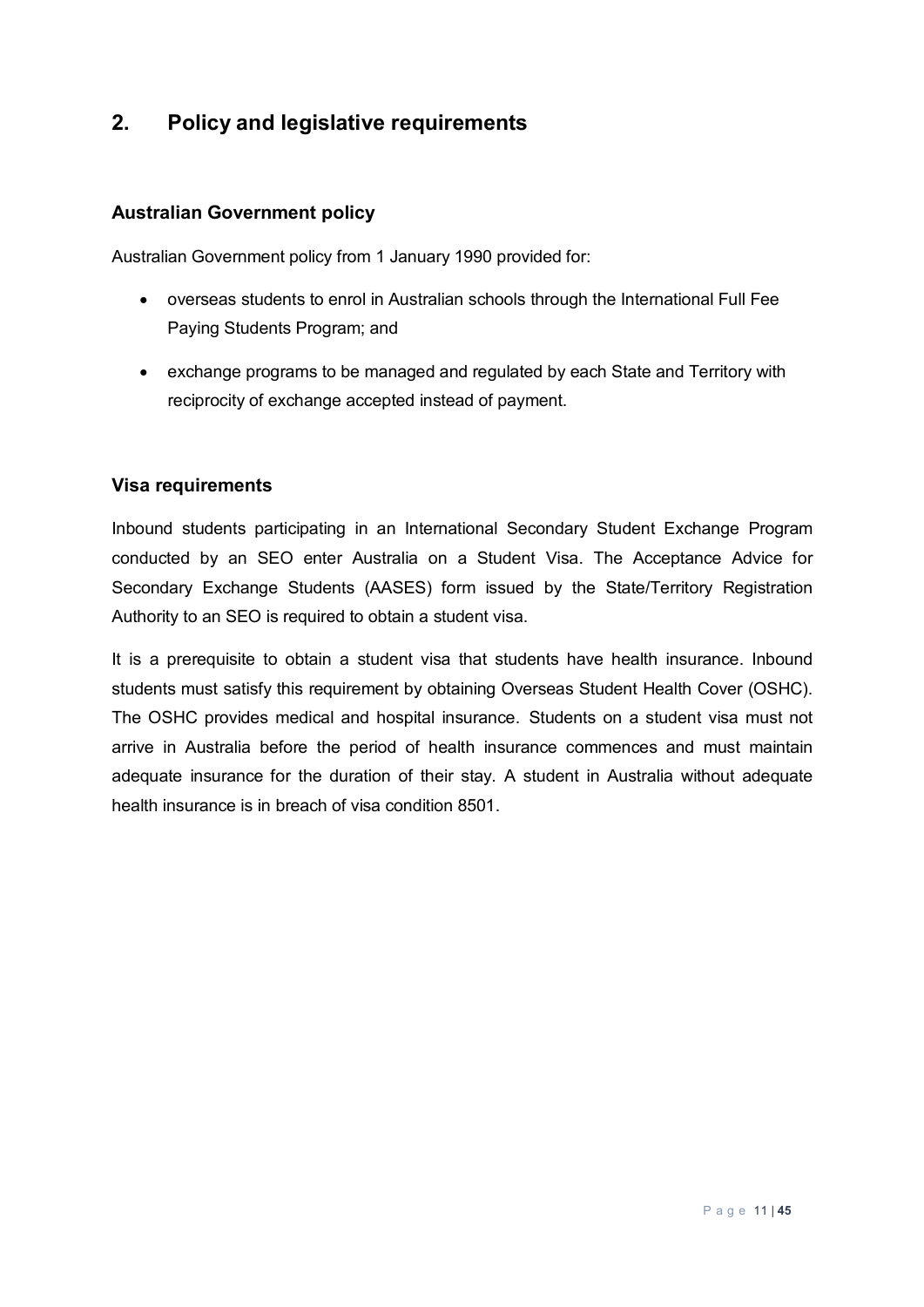# **3. Areas of responsibility**

#### **3.1 The Australian Government**

The Australian Government is responsible for:

- advising on immigration, health regulations and overseas travel safety issues; and
- issuing designated student visas for inbound exchange students through the AASES form process.

#### **3.2 State / Territory Registration Authorities**

State/Territory Registration Authorities are responsible for:

- issuing guidelines to organisations seeking registration;
- registering SEOs;
- providing guidelines for organisations on student enrolment procedures, advice to schools and a timeline of key dates;
- accounting for the AASES forms issued and providing forms to SEOs;
- monitoring reciprocity and compliance with the National Guidelines for all approved secondary exchange programs in their state/territory;
- maintaining contact with representatives of SEOs;
- maintaining Australia's reputation for the quality and integrity of its education and training services;
- managing instances of non-compliance as appropriate including the suspension and cancellation of a registration, if required;
- providing information, including a published list of all currently registered organisations, for each jurisdiction; and
- investigating complaints from schools, parents and students in relation to the conduct of a registered SEO under these Guidelines.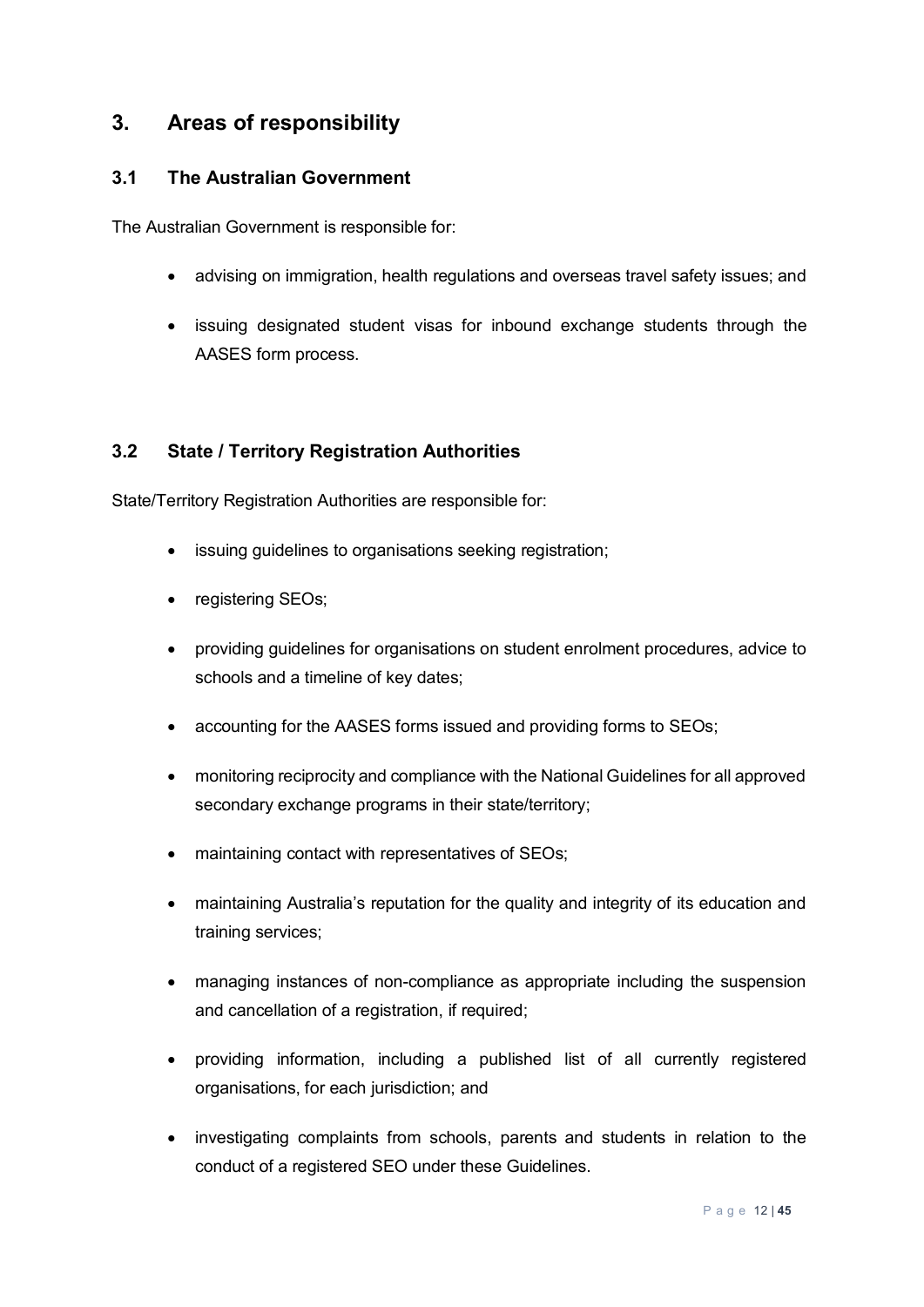# **3.3 National Coordinating Committee for International Secondary Student Exchange (NCCISSE)**

National Coordinating Committee for International Secondary Student Exchange (NCCISSE) is responsible for:

- reviewing and amending the NCCISSE National Guidelines, as required;
- maintaining an Operations Protocol Manual to ensure a nationally consistent application of the registration criteria for all organisations;
- leading discussion of national issues relating to the provision of secondary student exchange programs across all states and territories;
- monitoring national reciprocity of SEOs;
- liaising with Australian Government Departments regarding secondary student exchange matters;
- liaising with Department of Home Affairs via the provision of a consolidated list of registered SEOs and state/territory contacts;
- providing SEOs with national reciprocity data on an annual basis; and
- providing an opportunity for SEOs to raise issues relating to the operation of secondary exchange programs in Australia.

## **3.4 Student Exchange Organisations (SEOs)**

SEOs are responsible for:

- maintaining necessary systems to carry out their duty of care requirements in a responsible and effective manner;
- providing orientation and support services for both inbound and outbound students and overseeing students' health and welfare;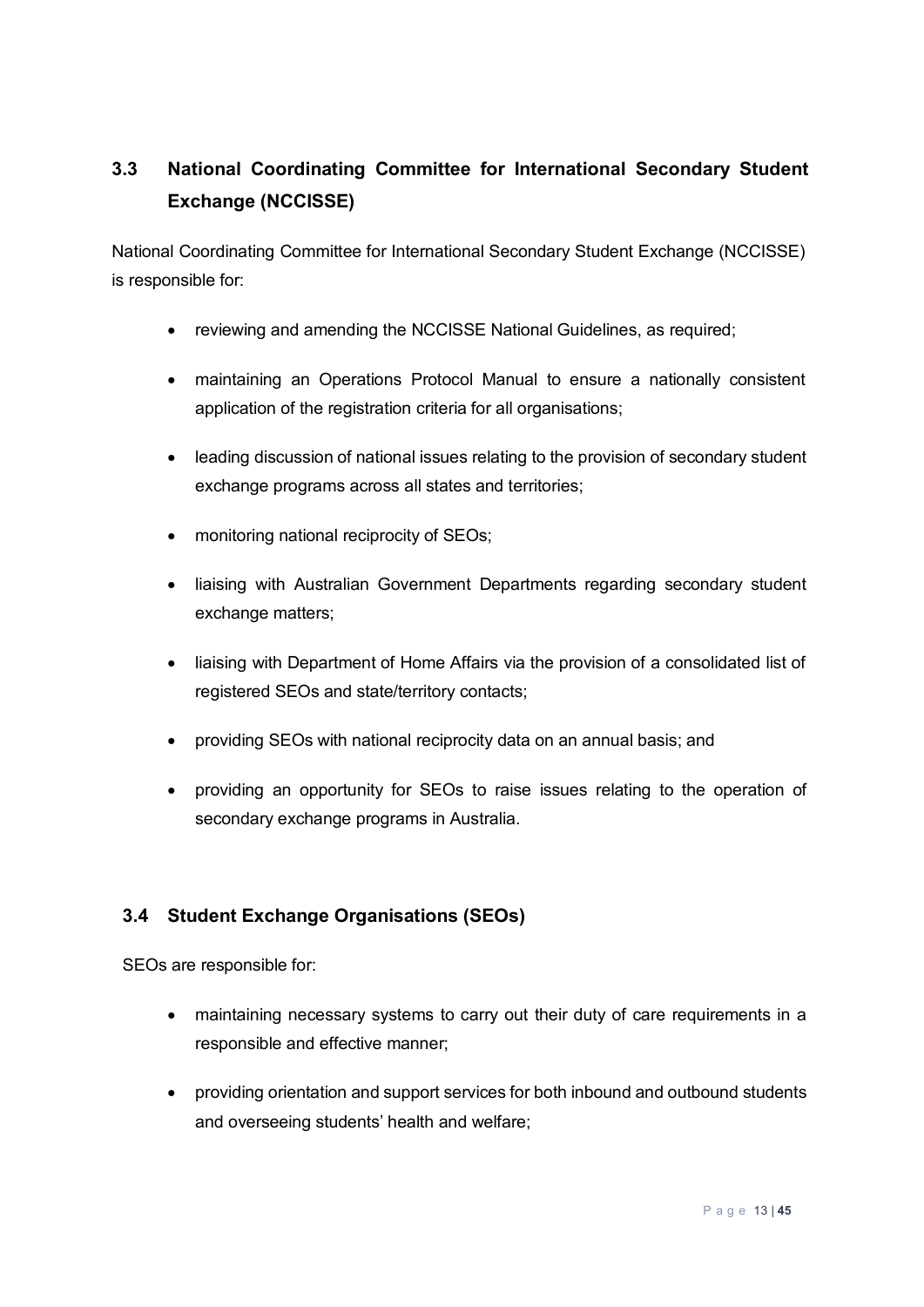- conducting their operations according to the NCCISSE Guidelines and any relevant guidelines of the state/territory registration authorities;
- implementing procedures for arranging the school and host family placements of exchange students and if necessary for changing these placements;
- ensuring that all students have appropriate health insurance, including OSHC for inbound students;
- ensuring that all students' normal day to day living expenses are covered for the duration of the exchange;
- notifying the state/territory registration authorities promptly when there is a fundamental change in the nature of the programs being offered;
- notifying the state/territory registration authority if students do not take up placements, leave the program sooner than expected, or do not depart the destination country when the program is completed;
- ensuring compliance with the child protection legislation of the states/territories and countries in which they operate, including meeting all required reporting obligations;
- ensuring the return of fully completed AASES forms to the relevant state/territory registration authority following the enrolment of exchange students;
- ensuring that a zero or positive reciprocity balance is maintained within each state/territory in which the organisation is registered; and
- ensuring that all staff, both paid and volunteer, are aware of the requirements under the National Guidelines, as per person's role within the SEO.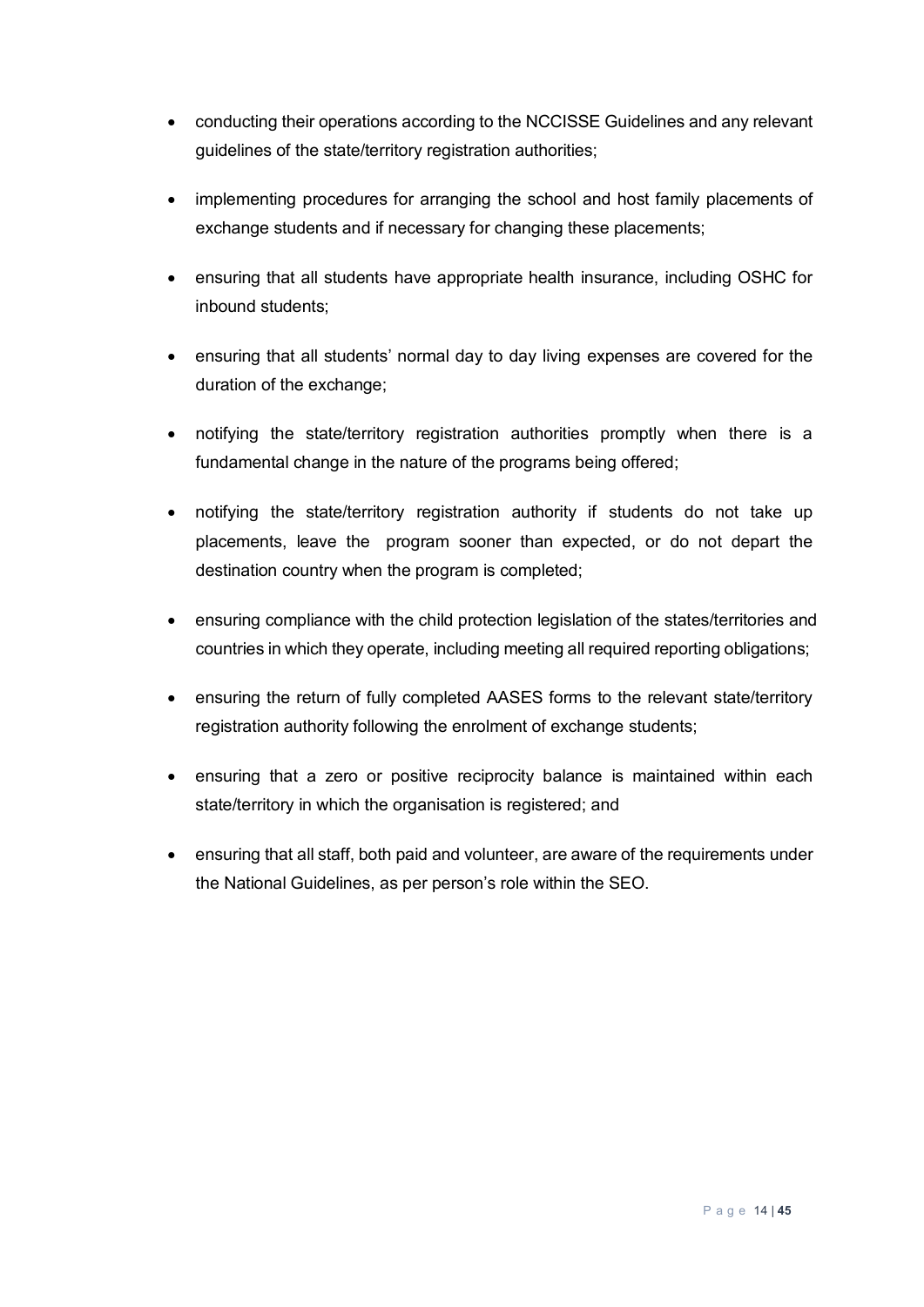## **3.5 Exchange students**

Exchange students are responsible for:

- fulfilling the conditions of the visa that has been granted;
- attending the appointed school full time;
- behaving in an appropriate manner as agreed under the terms of the relevant exchange program, and complying with school codes of conduct, regulations and conditions of enrolment and abiding by the laws of the destination country;
- leaving the destination country on completion of the exchange program or the expiration of any relevant visa; and
- leaving the destination country earlier if circumstances develop such that the SEO believes that the student's further participation in the program is not appropriate.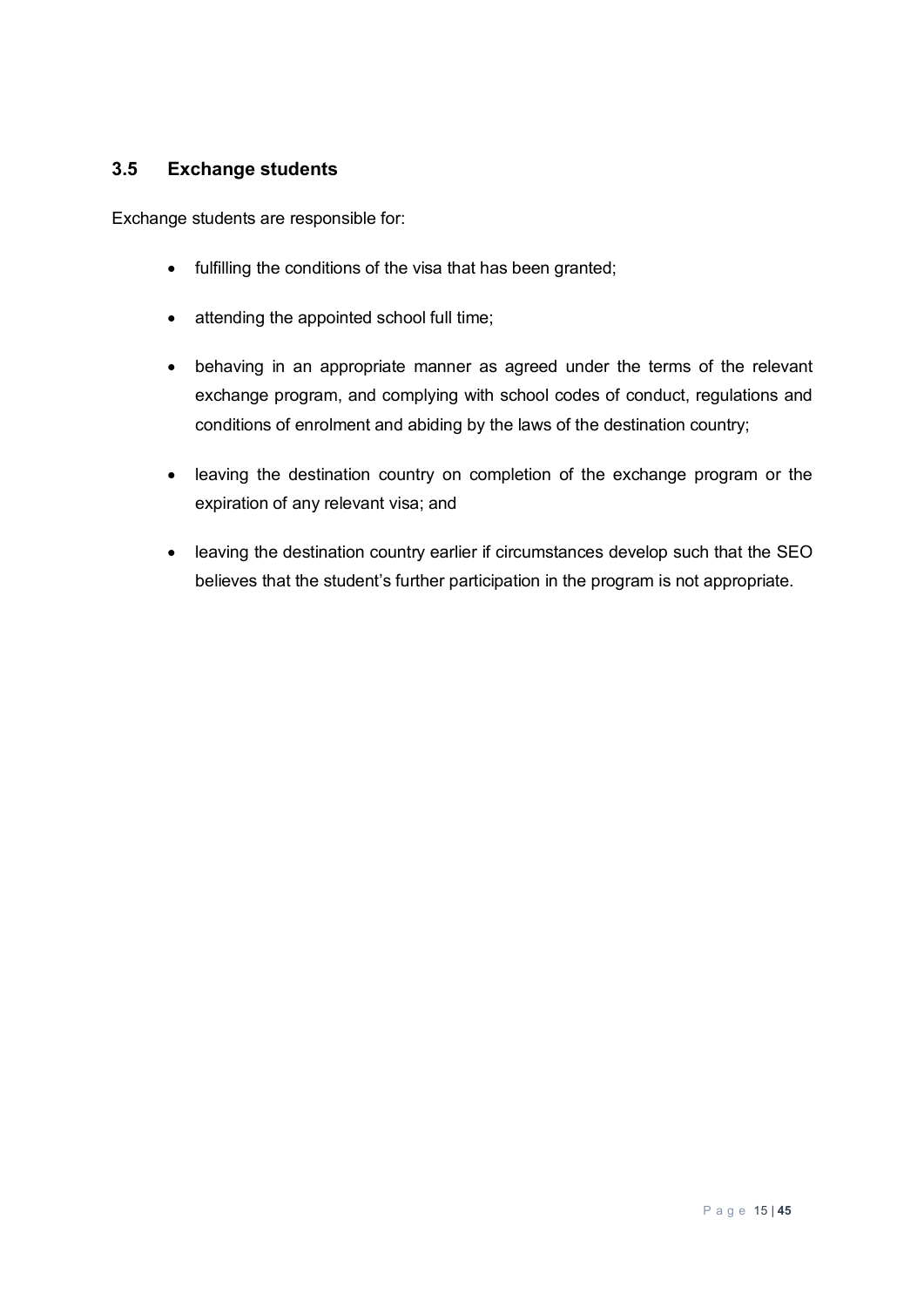# **4. Application for registration as a SEO**

State/territory registration authorities will consider applications for registration against the Standards for Secondary Student Exchange Approval in these guidelines and those developed by the respective state or territory.

In the assessment of the application, the state/territory registration authorities should have regard to the compliance record of the provider in other jurisdictions.

Applications for registration should address all the registration standards in sufficient detail to allow the state/territory registration authority to make a decision. Personal information provided by organisations will be subject to state/territory privacy laws.

SEOs not granted registration or which have their registration cancelled or not renewed may request a review of the decision with the state/territory registration authority, in accordance with relevant state/territory procedures.

States/territories registration authorities will register approved SEOs for a designated period. State/territory registration authorities may undertake reviews during the period of registration. Reviews may occur:

- as part of the registration process;
- when there is concern about unsatisfactory performance;
- when there is significant growth in an SEO's operations;
- when there is a fundamental change in the nature of the programs being offered; or
- regarding any other matter deemed to require a review by the relevant state/territory registration authority.

State/territory registration authorities must maintain a list of organisations registered in their state/territory. The register is to be made publicly available.

Registration is subject to the ongoing compliance with the National Guidelines and any other relevant legislative requirements in each state/territory. Failure to comply may result in conditions, suspension or cancellation of registration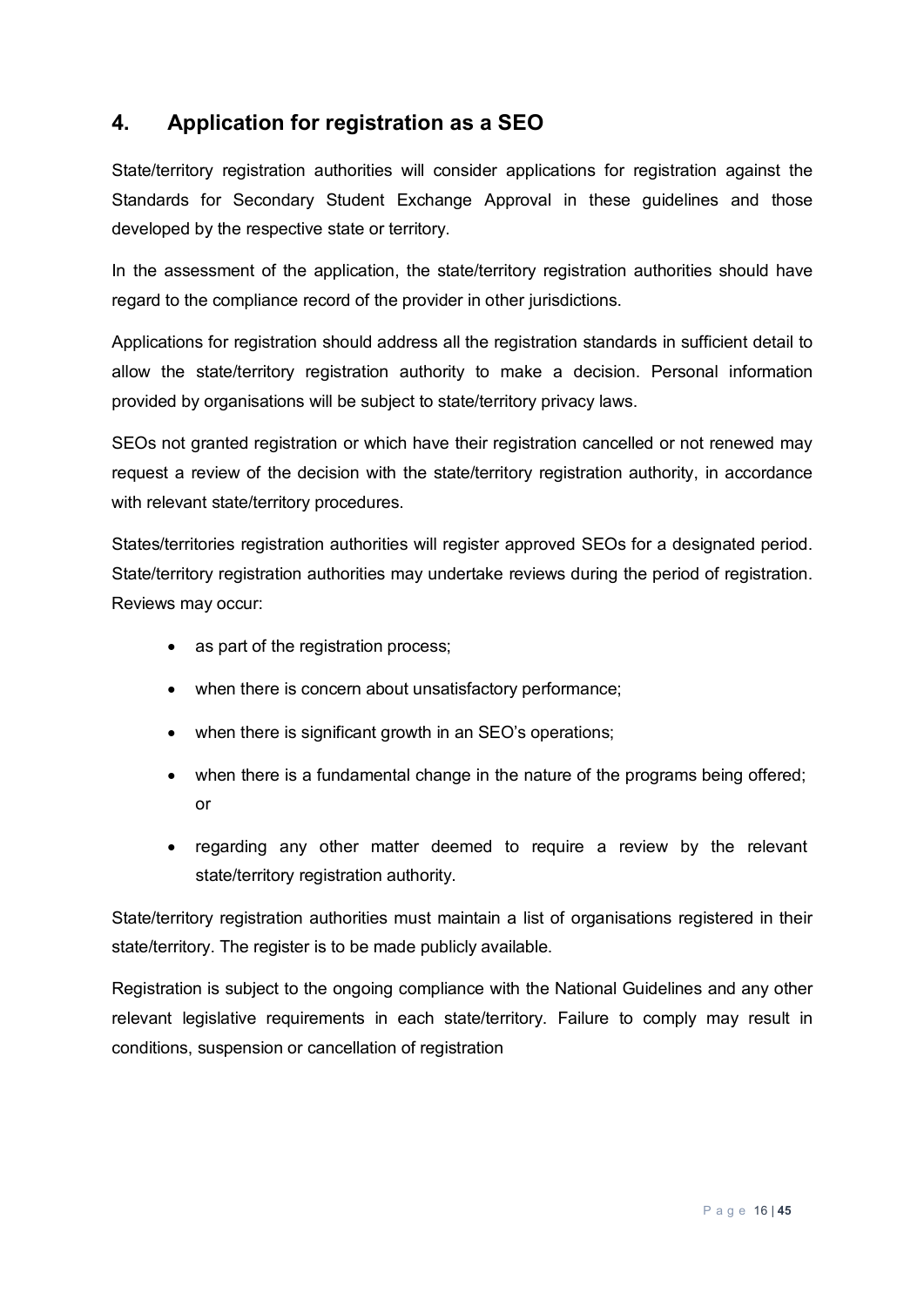# **5. Standards for SEO approval**

# **General**

#### **5.1 Purpose of exchange programs**

SEOs must demonstrate that the principal purpose of their program is to provide a broad educational experience for students, and to further international and intercultural understanding.

## **5.2 Use of the term 'student exchange'**

SEOs must ensure all their inbound students participating in a program advertised as 'student exchange' program enter Australia on a subclass 500 (school sector) visa issued via an AASES form.

SEOs that provide other visits or cultural programs for young people where participants enter Australia on visitor visas must:

- not promote or refer to such programs as 'student exchange' programs in any way; and
- make explicitly clear to participants and parents that these programs are not "student" exchange programs provided under the National Guidelines for Student Exchange" and are not quality assured by the relevant state/territory registration authority.

Only programs operating under these guidelines may be identified as 'student exchange' programs in all promotional and marketing material, both print and electronic.

## **5.3 Reciprocity**

SEOs are required to maintain a neutral or positive reciprocity balance within each state/territory in which the organisation is registered.

SEOs must submit to the state/territory registration authority information as requested regarding all incoming and outgoing programs, including the enrolment commencement and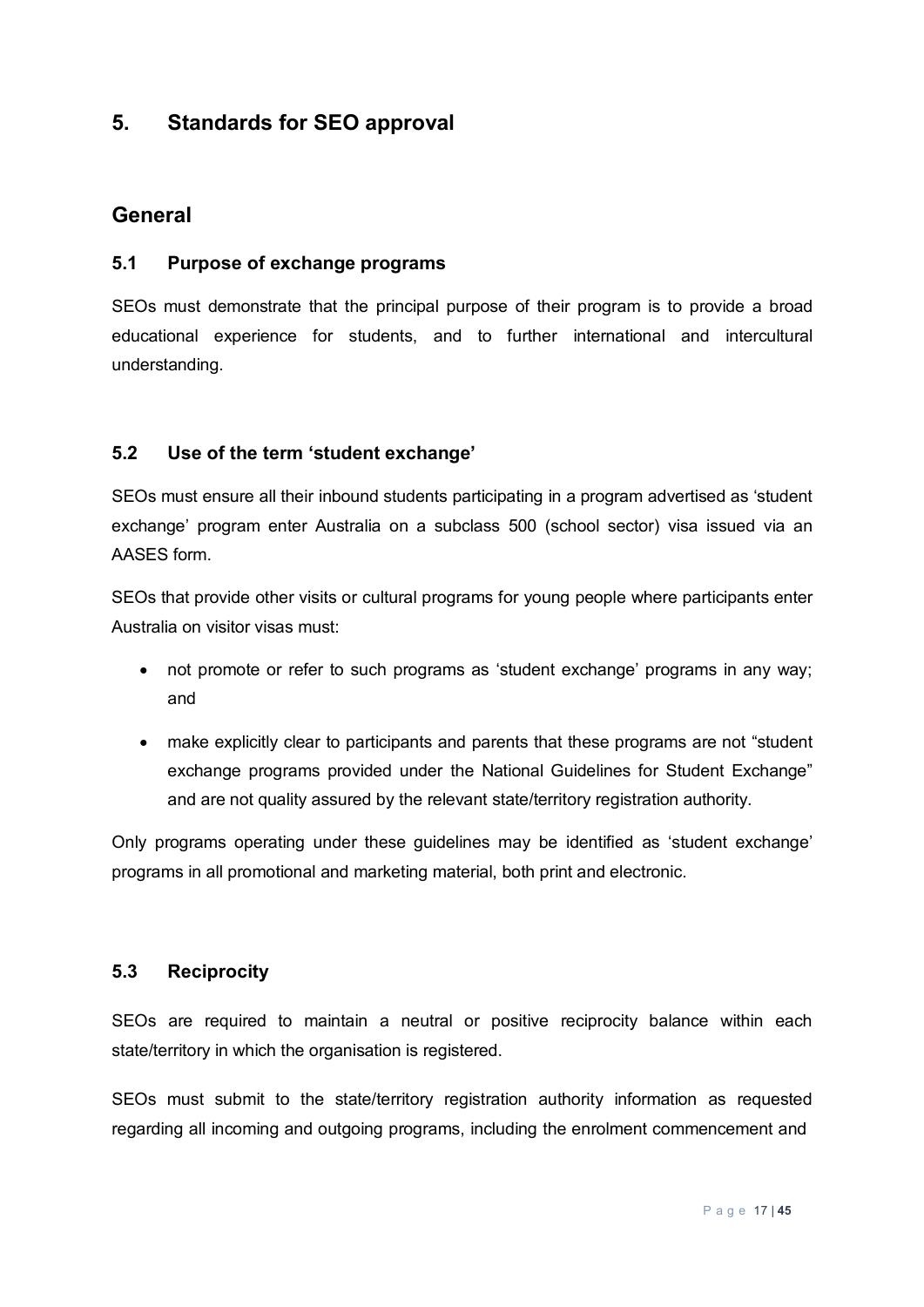cessation dates for each student. This information must be confirmed annually on the *National Standard Annual Monitoring Form*.

Students must attend school for the period designated by each state/territory registration authority to be included in any exchange reciprocity calculations. In most states and territories the minimum period is three months, or one full school term, whichever is shorter.

The state/territory registration authorities will compare the total points for hosting and sending programs without particular concern for the mix of short and long-term programs.

A negative balance over two consecutive years is considered a breach of the organisation's reciprocity obligation.

If the annual reciprocity return of the SEO shows a significant negative reciprocity balance, the organisation is required to submit a remedial action plan in association with the annual reciprocity return to the relevant registration authority. The plan should apply to any jurisdiction in which the organisation has a significant negative reciprocity balance.

A continuing significant negative reciprocity balance is considered grounds for suspension or cancellation in the relevant jurisdiction.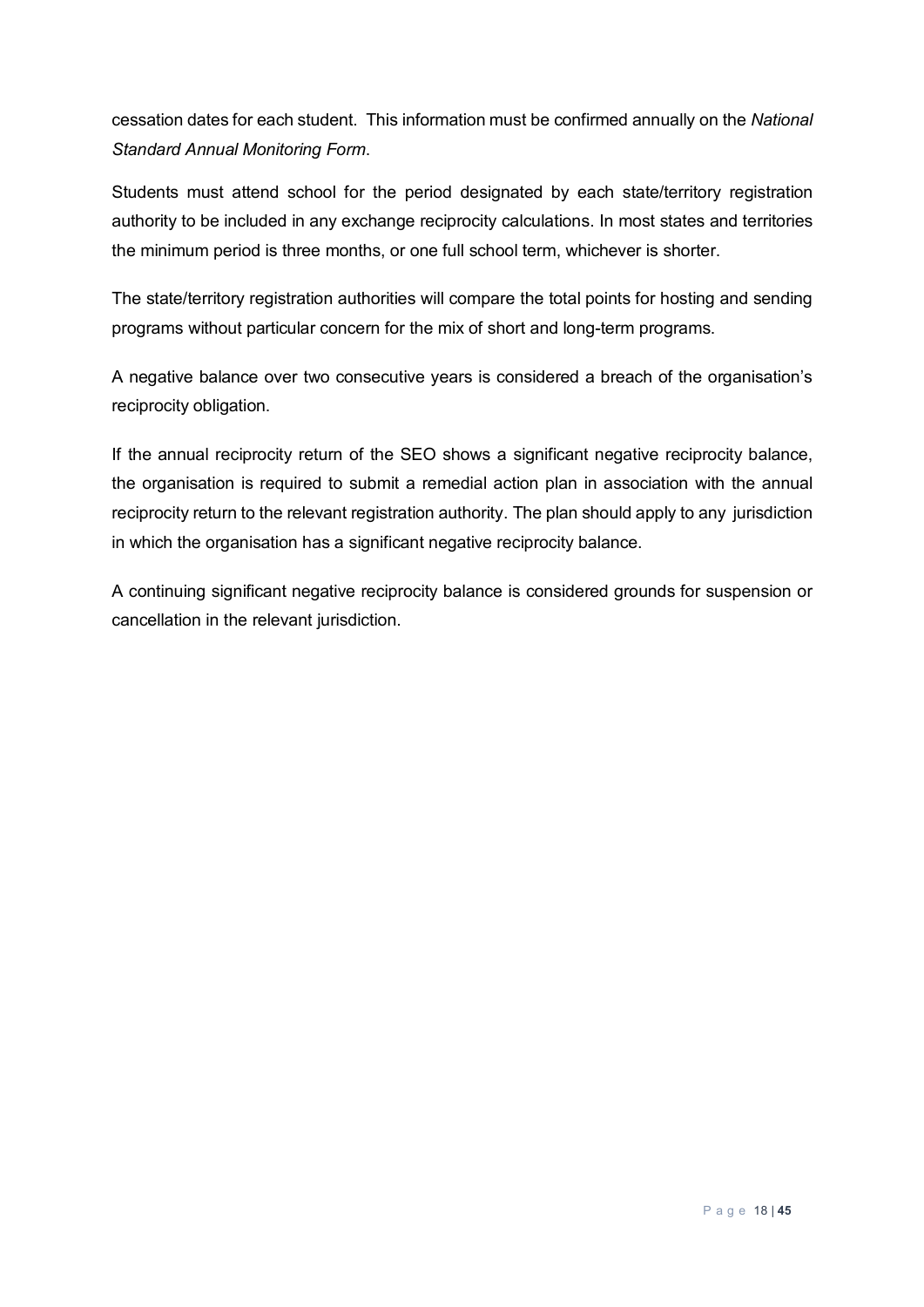# **Governance of SEOs**

#### **5.4 Eligibility for SEO registration**

SEO registration is open only to:

- a school registered by an Australian state or territory department of education or statutory authority which provides secondary school programs for Australian domestic students; or
- a not-for-profit corporation, association or other legal entity established or registered under either Australian, state or territory legislation.

#### **5.5 Not-for-profit status and financial viability**

SEOs are required to provide evidence of not-for-profit status by submitting appropriate documentation to the relevant state/territory registration authorities.

Documentation required by registration authorities may include copies of:

- a certificate of incorporation;
- memorandum and articles of association or constitution;
- certificates of insurance/public liability cover;
- audited annual financial statements;
- compliance with ATO requirements for not-for-profit status;
- registration as a not-for-profit organisation with the Australian Charities and Not-forprofits Commission (ACNC);
- standard invoices that demonstrate that program costs are reasonable and that revenue is expended entirely on the objectives of the exchange program. SEOs must indicate what is included in participation fees and what are optional extras; and / or
- financial health assessment.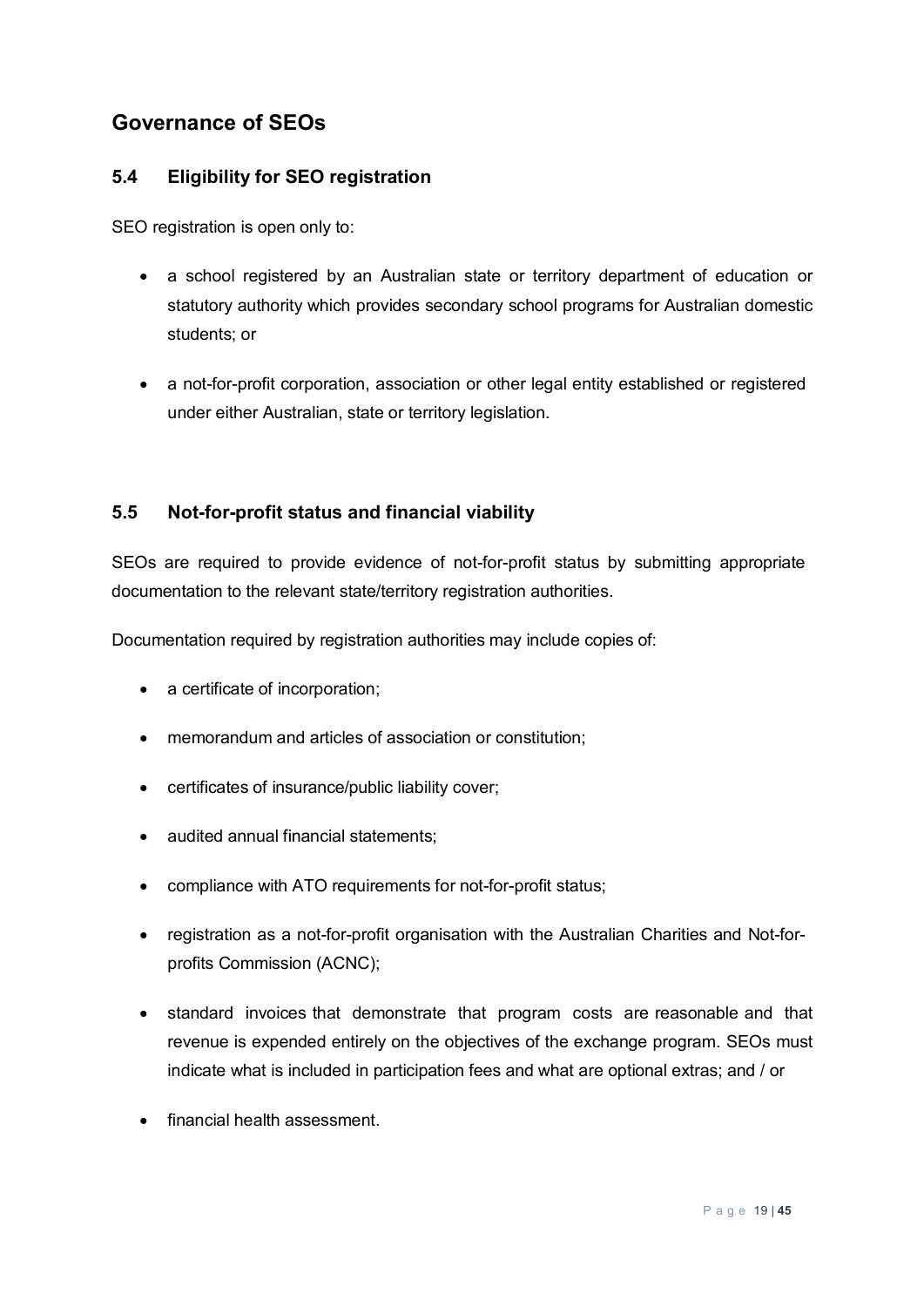The state/territory registration authorities may request ongoing evidence from organisations that they are continuing to be not-for-profit.

Where an SEO's business model includes programs other than secondary student exchange programs, the organisation must be able to demonstrate that the entity is a genuine not-forprofit organisation.

SEOs are required to demonstrate that they remain not-for-profit and financially viable, and have sufficient financial resources to fulfil their obligations and responsibilities for the duration of the approval. The relevant state/territory registration authority may review whether a SEO continues to be not-for-profit and financially viable at any time during the term of approval. The relevant state/territory registration authority will review whether a SEO satisfies the not-forprofit and financially viable requirement if the relevant state/territory registration authority has been notified of changes to the ownership, management, control or operation of the SEO.

#### **5.6 'Fit and Proper Person' requirement**

The relevant state/territory registration authority may have regard to whether any person involved in the management of, or the national, regional or local coordination of the SEO:

- has a history of non-compliance with these guidelines and any equivalent interstate guidelines;
- has ever had a registration by a state/territory registration authority in Australia suspended or cancelled while under their leadership;
- has ever had conditions imposed on their registration by a state/territory registration authority in Australia while under their leadership;
- has ever been charged or convicted of a indictable offence;
- has ever become bankrupt;
- has ever been disqualified from managing corporations under the Corporations Act;
- has ever been refused a Working with Children Check in any state/territory in which the SEO operates;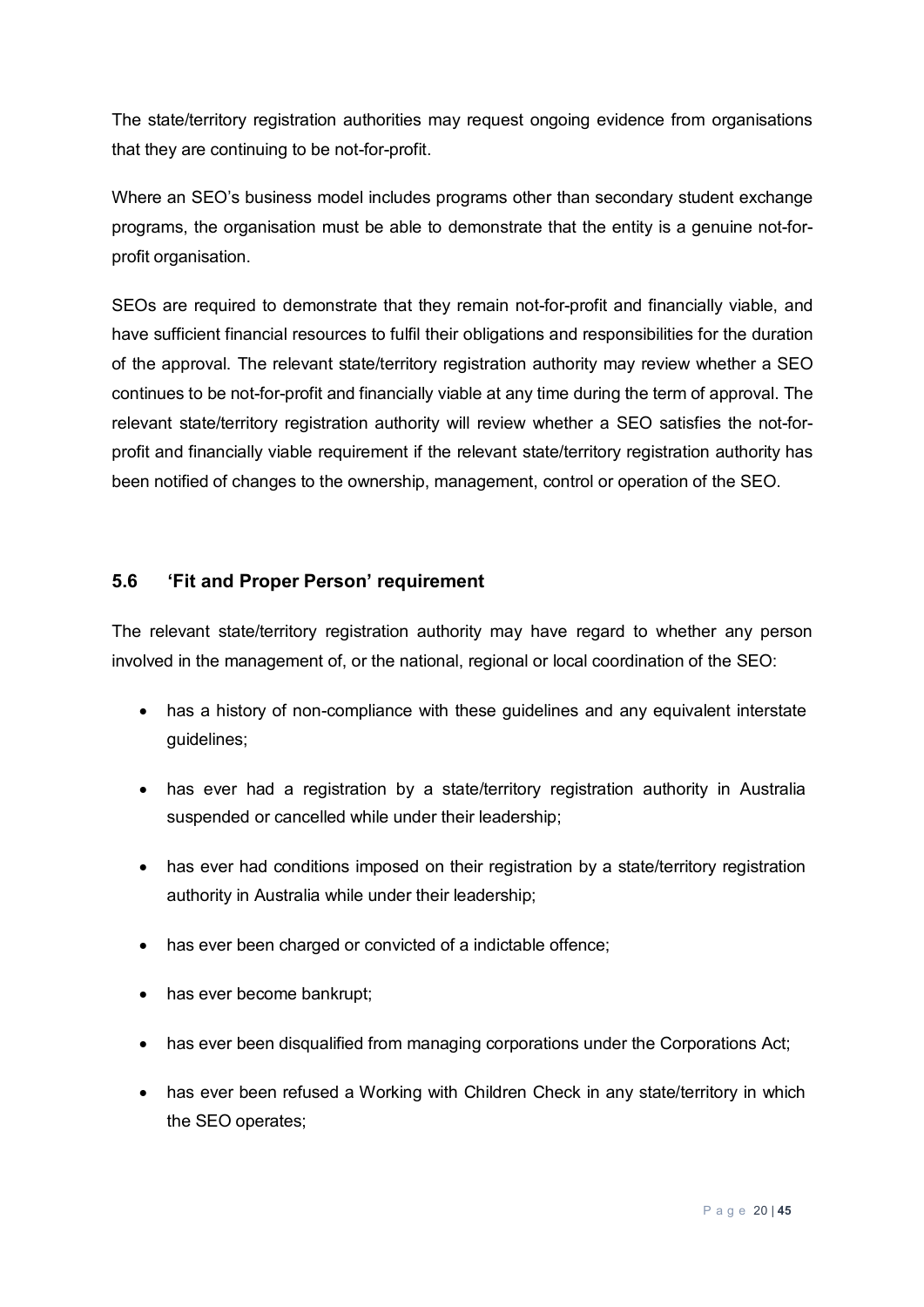- has ever been found not to be a fit and proper person under these guidelines or any equivalent interstate guidelines; or
- has ever provided a state/territory registration authority with false or misleading information or made a false or misleading statement to a state/territory registration body in relation to any matter under these guidelines or equivalent interstate guidelines, or
- was involved in the management of, or provision of exchange programs by, another SEO at the time that any of the above events occurred.

The relevant state/territory registration authority may review whether a SEO satisfies the fit and proper person requirement at any time during the term of approval. The state/territory registration authority will review whether a SEO satisfies the fit and proper person requirement if the state/territory registration authority has been notified of changes to the ownership, management, control or operation of the SEO.

SEOs must notify the relevant registration authority within 20 working days if it becomes aware that a person within their management becomes subject to any of the above.

## **5.7 Organisational structure**

SEOs must show evidence of an organisational structure within each state/territory in which they seek registration.

The organisational structure must:

- have staffing that is effective and appropriate for the size of the operation across all jurisdictions in which they are registered:
- show that the ratio of coordinators, including regional coordinators, to students must be appropriate to the size of the program;
- allow ready access by and communication with parents, schools, students and officers of appropriate agencies; and
- have effective and appropriate structures overseas to facilitate the exchange process for inbound and outbound students.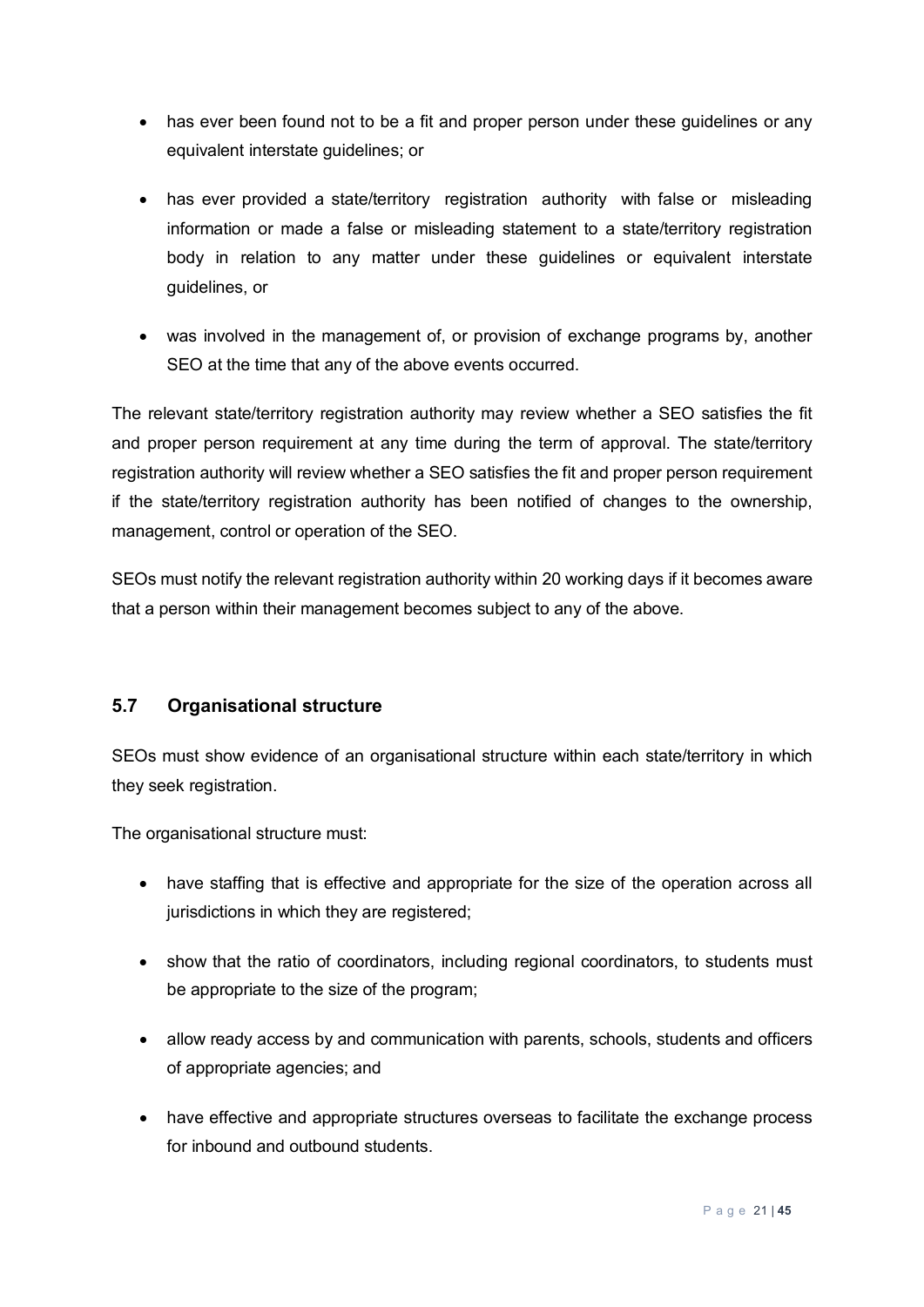For inbound students, where an SEO organisational structure includes local SEO coordinators, the SEO must:

- provide registration authorities with the name, residential address, email address and contact telephone numbers for local SEO coordinators in that state or territory as part of the *National Standard Annual Monitoring Form*; and
- provide each exchange student with a local SEO coordinator residing within 200km or 2 hours travel of the student's host family residence.

For SEOs operating across more than one jurisdiction, the jurisdiction within which the organisation has its head-office or central location will be considered as their base registration. Where an SEO's base registration ceases for any reason, other registration authorities may choose to review the registration of that organisation in their jurisdiction.

## **5.8 Criminal Record Checks / Working with Children Checks**

SEOs must ensure that Criminal Record Checks, or relevant Working with Children Checks, are undertaken for all its officers, employees and volunteers in direct personal contact with students or with access to students' personal records or information, in accordance with the relevant state / territory or country requirements.

#### **5.9 Training for SEO staff**

SEOs must demonstrate that they provide training for local SEO coordinators and student support staff that specifically includes, as a minimum, instruction in:

- conflict resolution;
- procedures for handling and reporting emergency situations and critical incidents;
- relevant child safety standards and reporting requirements;
- information on regulatory requirements for minors in destination countries;
- procedures for handling and reporting allegations of sexual misconduct or any other allegations of abuse or neglect;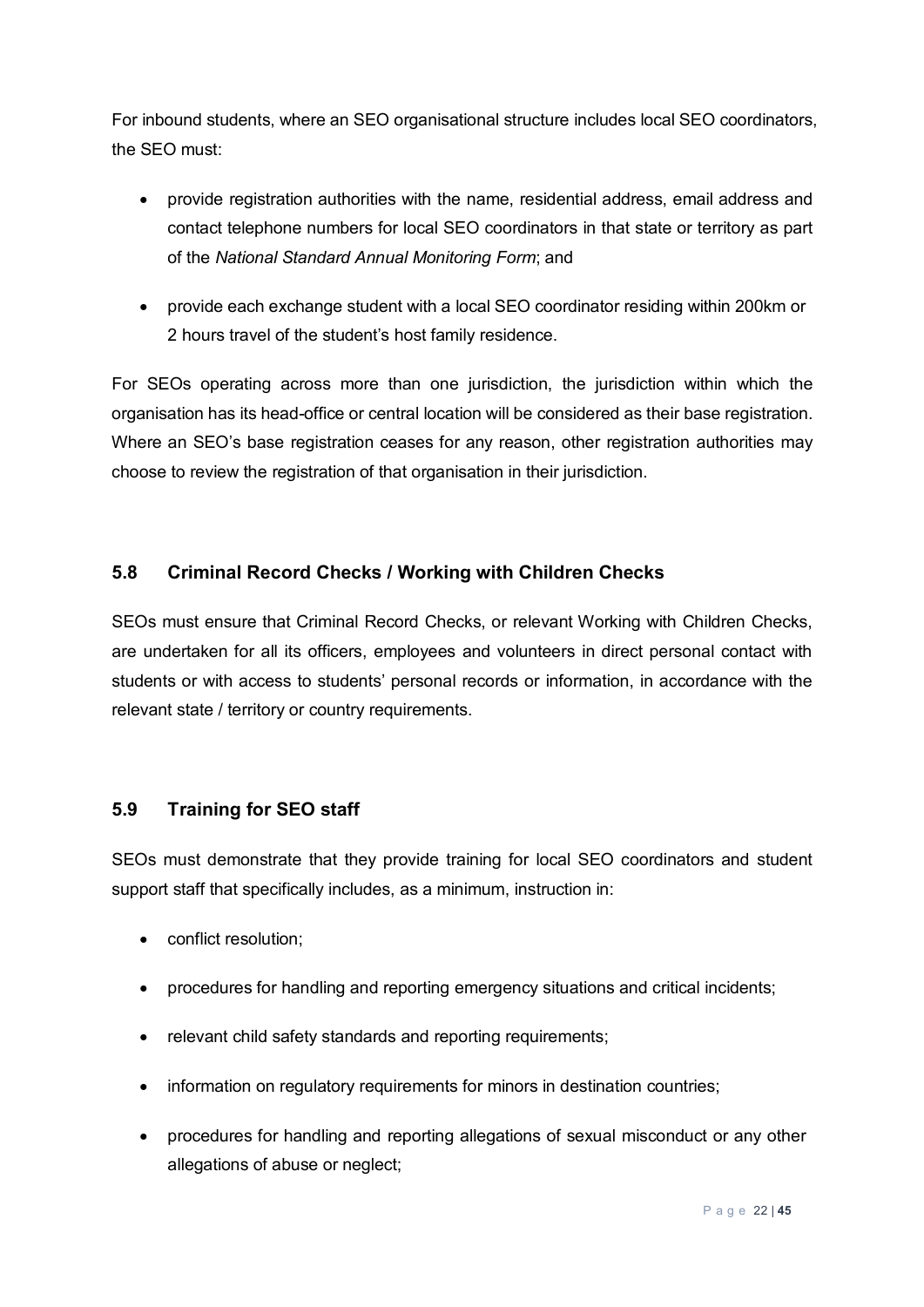- the criteria to be used to screen potential host families and exercising good judgement in assessing if the host family will be able to provide the appropriate environment and support for an exchange student; and
- the NCCISSE Guidelines and any relevant state/territory requirements, as they relate to the role of the coordinator and student support staff.

## **5.10 Third party arrangements**

SEOs must maintain up-to-date records and provide the relevant state/territory registration authority with information regarding all third party organisations used to support and deliver elements of their exchange program, including:

- the name of the third party organisation;
- the type of arrangement between the parties;
- a copy of the contracts between the SEO and the third party;
- information about the monitoring process the SEO undertakes in relation to the operations of the third party;
- details of whether the third party organisation is registered or licensed as a SEO in its operating country; and
- information about periodic evaluation of service delivery undertaken by the SEO for both inbound and outbound students.

Third party organisations are people or organisations that are not employees of the SEO, but are engaged directly by the SEO to provide any element of an outbound program. These include partner organisations or affiliates of the SEO.

SEOs must ensure that third party organisations undertaking the selection of host families for outbound students have a process to adequately screen and select exchange student host families and as a minimum the third party must:

• conduct an in-person interview with all host family members over 18 residing in the home;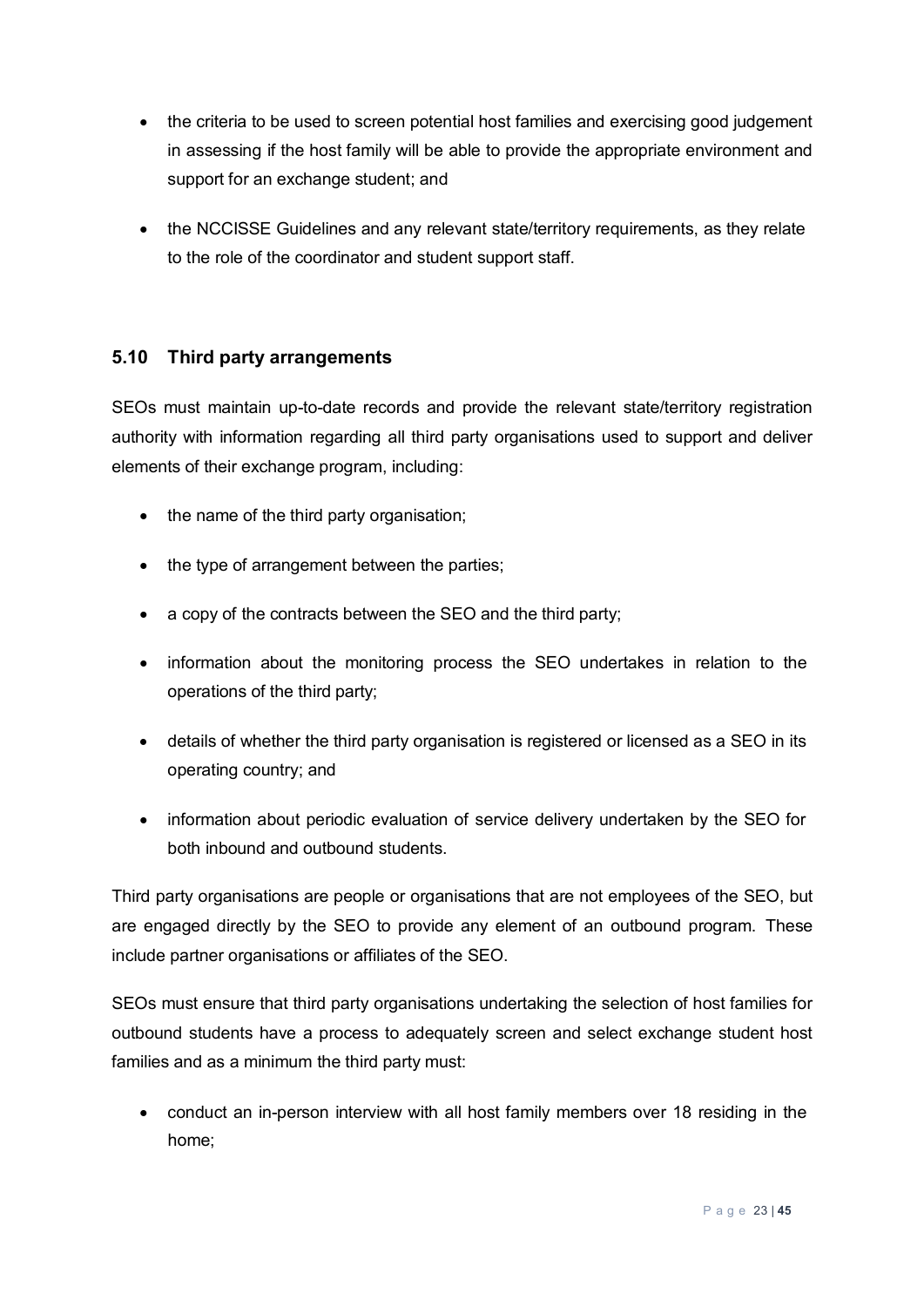- conduct a home inspection prior to the placement of an exchange student to ensure that the host family is capable of providing a safe, comfortable and nurturing home environment;
- ensure the host family declares all adults and children who live in the home including those who may reside temporarily;
- ensure that the host family understands and agrees to meet the financial obligations of hosting; and
- verify that each member of the host family has undergone a Criminal Record Check in accordance with the relevant national, state or territory requirements, in all countries where such checks are available.

SEOs must ensure that third party organisations supporting outbound students have policies and procedures to respond to critical incidents including natural disasters, terrorism, student illness or injury, and breakdown in the hosting relationship.

Information about third party arrangements must be provided at the time of application.

During the period of approval SEOs must notify the relevant registration authority if there is a change to the organisations that the SEOs have a third party arrangement with.

Where an SEO becomes aware that a third-party organisation has not complied with the requirements under these Guidelines, the SEO must take immediate corrective action.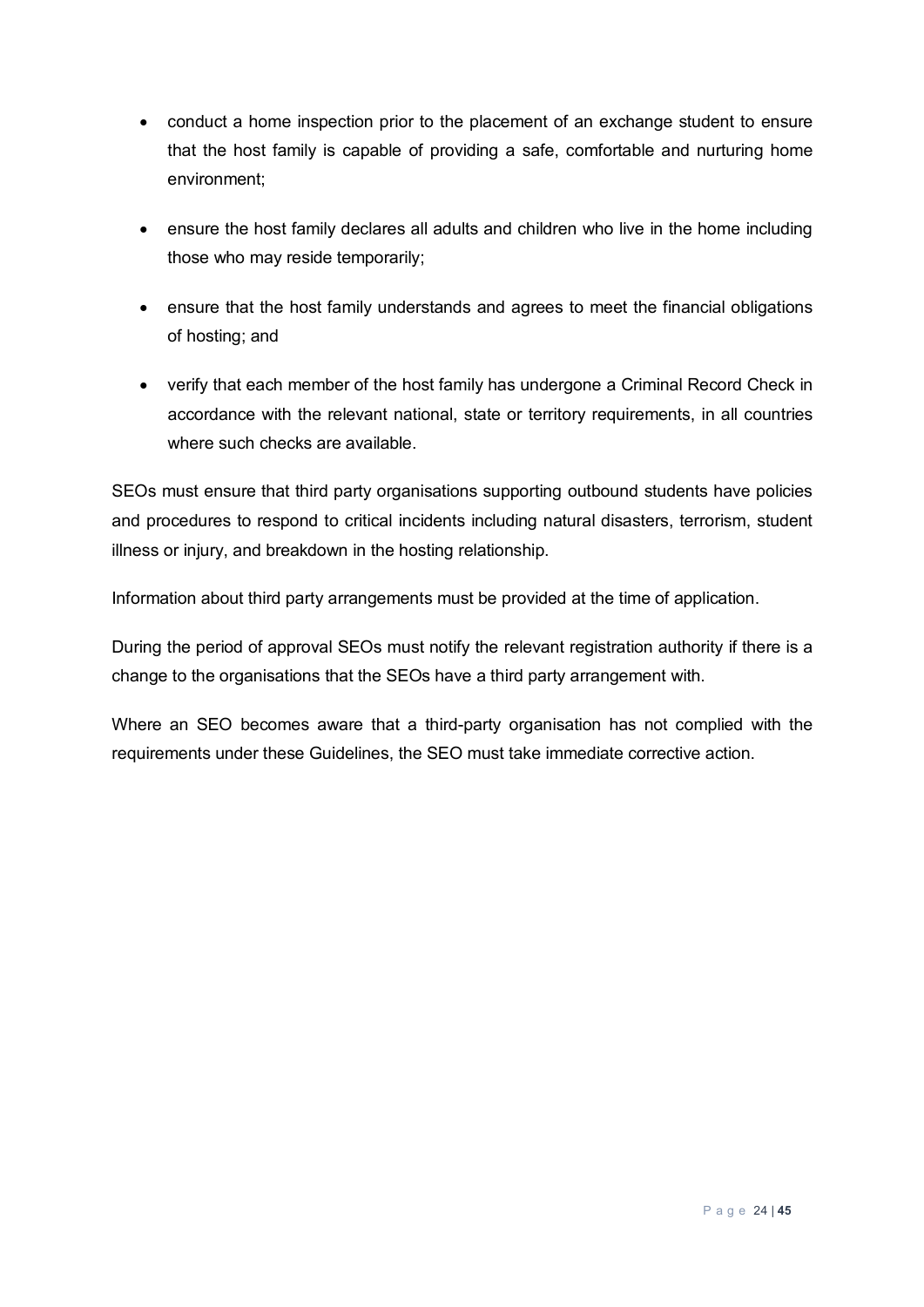# **Administration of student exchange programs**

# **Exchange programs**

#### **5.11 Structure of student exchange programs**

SEOs must follow the procedures about the placement of overseas students in schools, including attendance and academic pursuits, within each state/territory in which the organisation operates.

SEOs should ensure that changes to a student exchange program including changes to the start date, duration, departure date, host school, or host family is minimised.

Where an SEO's program will include, or is likely to include placement with more than one host family during the student's program, the SEO must make this clear in its marketing material, enrolment process and obtain the student and the student's parents' consent to this prior to the student's first placement.

A student exchange program should not include a change of host school unless the original host school placement is not satisfactory. If the host school is the SEO, an unsuccessful placement would normally be resolved by the student returning home early.

SEOs may transfer students interstate only in exceptional circumstances and only with

a) written parental support for the transfer; and

b) the approval of both the current and relevant interstate registration authority prior to any changes being made.

(Note: for an interstate transfer a new AASES form from the relevant interstate registration authority is required. Reciprocity will be calculated by allocating the time the student spent in each state/territory and included in the relevant state/territory's annual reciprocity report.)

## **Students**

## **5.12 Selection of students**

SEOs must demonstrate that they have a screening process for selecting incoming and outgoing students and that they select only students of appropriate maturity levels, who have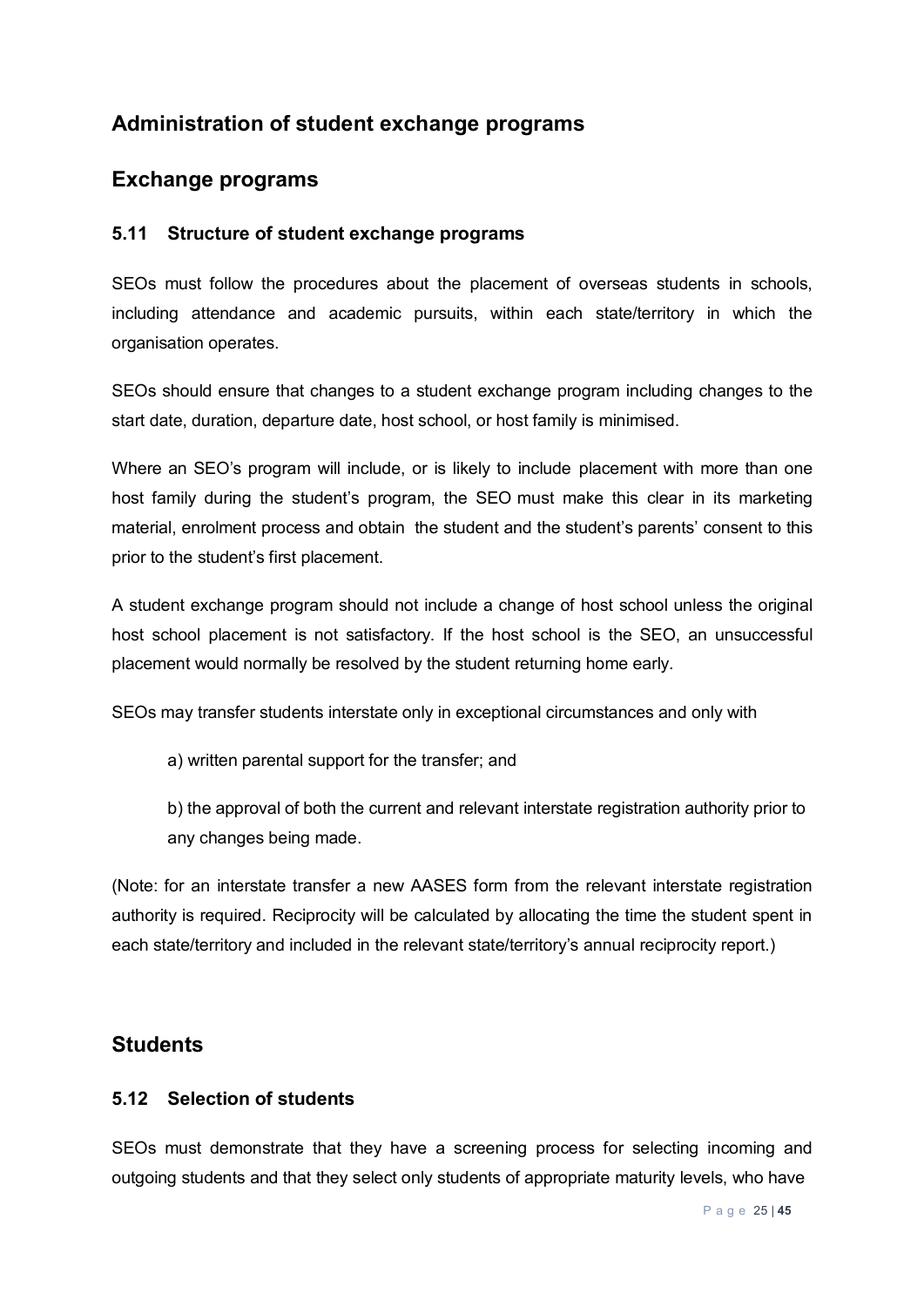the appropriate language proficiency or demonstrated willingness to acquire a language to benefit from the experience. State/territory registration authorities will determine the appropriate age for secondary exchange students in their state/territory.

SEOs must provide comprehensive, current and plain English information to potential exchange students on:

- school terms and holiday breaks;
- the grounds on which the student's exchange may be suspended or cancelled;
- the policy and process the SEO has in place for approving the host family, support and general welfare arrangements.

#### **5.13 Health insurance**

SEOs must ensure that appropriate insurance is obtained and maintained for inbound and outbound exchange students.

The insurance must provide for:

- Cover while travelling to and from Australia
- Personal/public liability
- Accident and specialist care
- Cover for natural parents to visit for a medical emergency
- Medical repatriation
- Repatriation of remains
- Luggage/baggage

Incoming students must hold Overseas Students Health Cover in accordance with Student Visa requirements.

The cover obtained for outbound students may be adjusted to take into account any reciprocal health care agreements Australia has with the relevant destination country.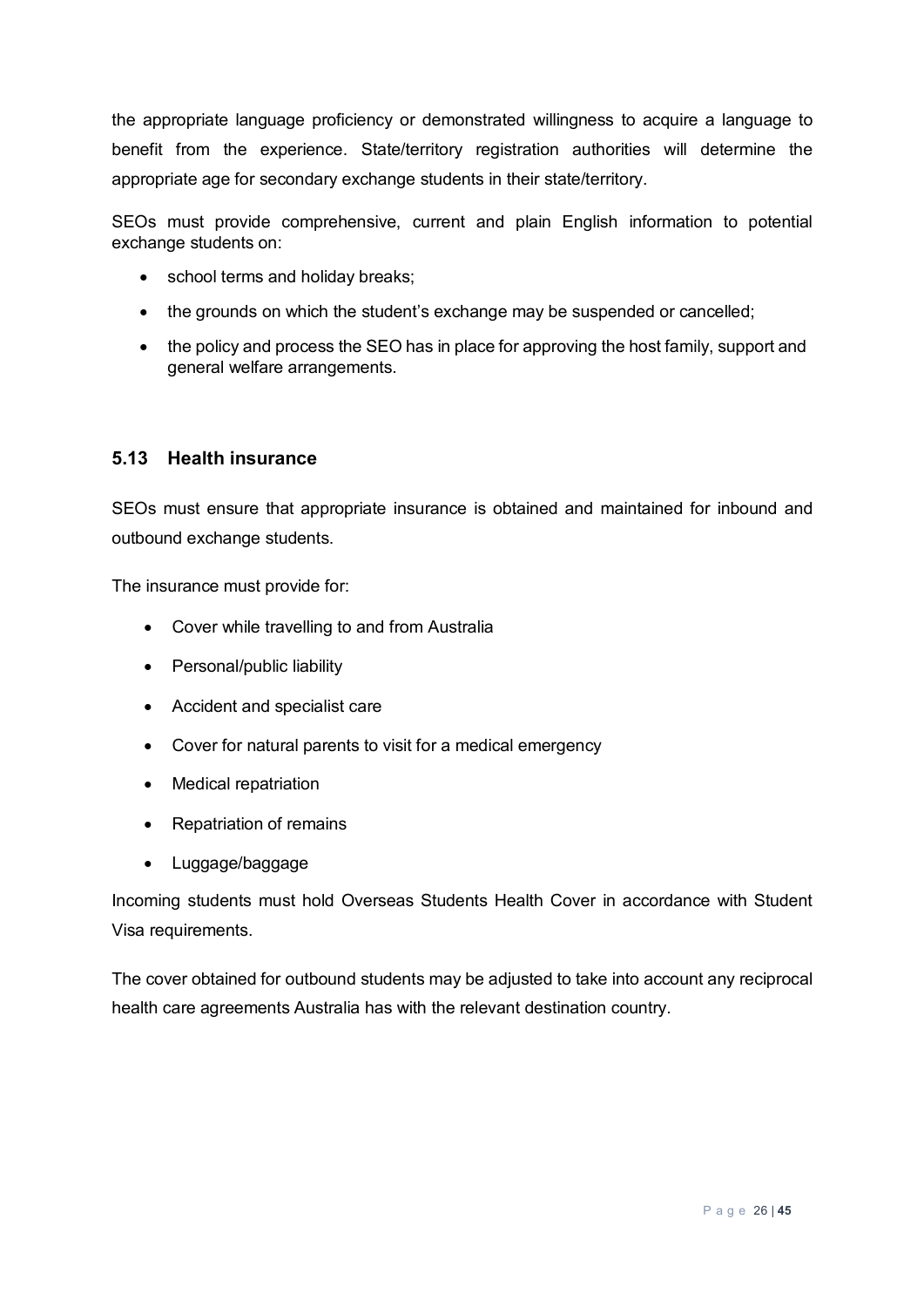# **Host families**

#### **5.14 Screening of host families**

Selection of host families must not involve payment of board or a subsidy to the host family, or to any other party, as a condition of the student's placement. (For some special needs programs, some organisations may provide a subsidy to host families with the approval of the state/territory registration authority.)

#### **For inbound students**

SEOs must adequately screen and select host families and as a minimum must:

- conduct an in-person interview with all host family members over 18 residing in the home;
- conduct a home inspection prior to the placement of an exchange student to ensure that the host family is capable of providing a safe, comfortable and nurturing home environment;
- ensure that the host family understands and agrees to meet the financial obligations of hosting; and
- verify that every person 18 years and over residing in the home has undergone a Criminal Record Check in accordance with the relevant national, state or territory requirements.

#### **For outbound students**

SEOs must ensure there are appropriate processes in place for the screening and selection of exchange student host families for outbound students. At a minimum the screening and selection process must include:

- an in-person interview with all host family members aged 18 years and over residing in the home;
- ensuring that the host family is capable of providing a safe, comfortable and nurturing home environment;
- ensuring that the host family understands and agrees to meet the financial obligations of hosting; and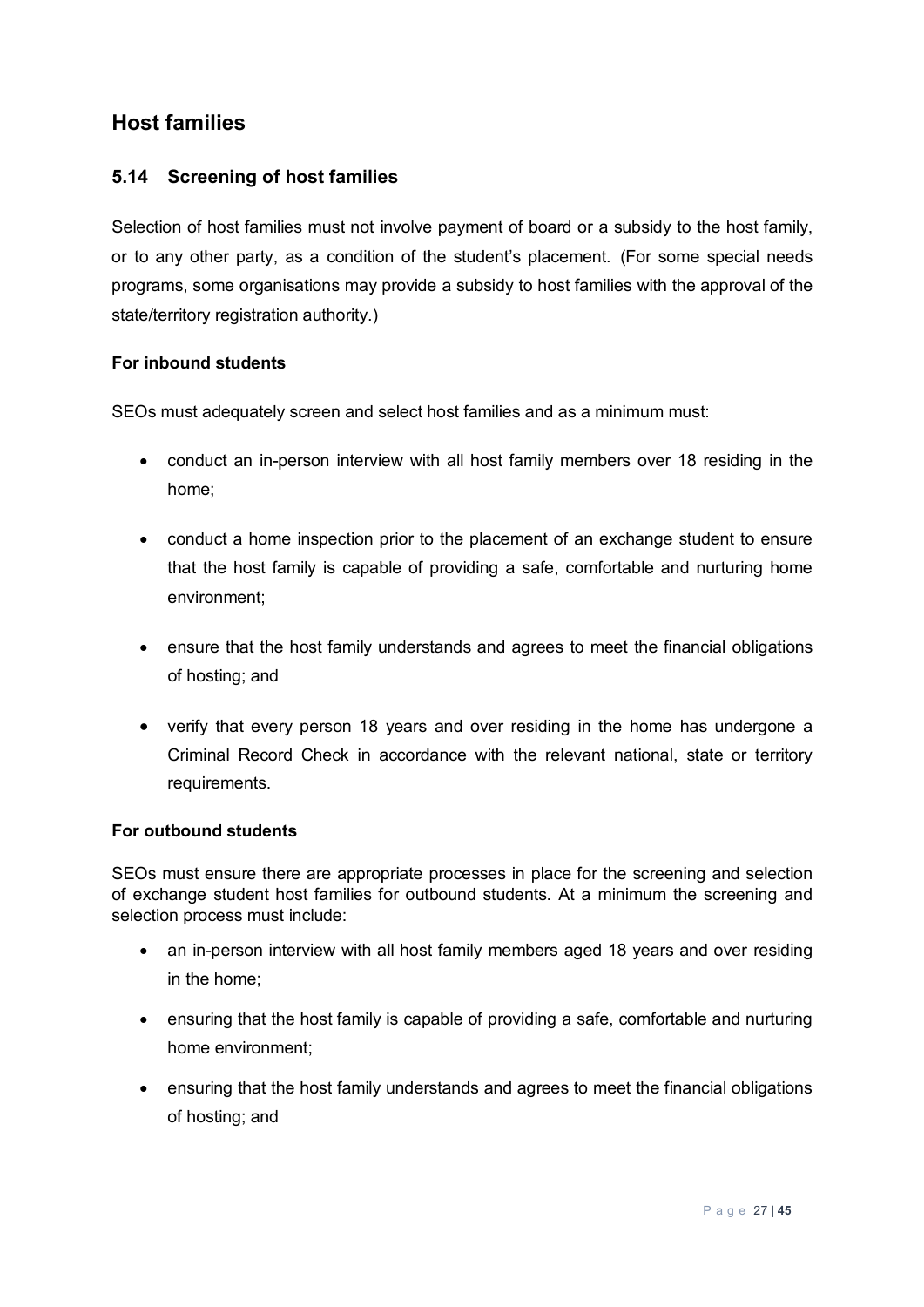• verifying that every person 18 years and over residing in the home has undergone a Criminal Record Check.

Relevant state/territory registration authorities may consider Criminal Record Checks are not available in specific countries where:

- the relevant government authorities do not issue Criminal Record Checks; or
- the processes for prospective host families to obtain Criminal Record Checks are unreasonably burdensome and significantly more onerous than for Australian Criminal Record Checks.

In such circumstances, the SEO must:

- apply to the relevant registration authority in the SEO's base state for approval to implement an alternative screening process;
- if approved, implement alternative screening procedures approved by the SEO's base state and NCCISSE, and
- advise parents/ guardians and students that Criminal Record Checks are not available and the process the SEO is adopting to verify the suitability of the host family to host an exchange student.

#### **Placement of more than one student with a host family**

Where an SEO intends to place more than one student simultaneously with the same host family, the SEO must ensure all parties agree to the double placement prior to the second student being accommodated with that host family.

If requested, the SEO must provide documentation supporting that all parties agree to the double placements.

#### **Placement with single adult host parents without children**

SEOs must ensure that a potential single adult host parent without a child in the home undergoes a secondary level review by a SEO representative other than the individual who recruited or screened the applicant. Such a secondary review should include demonstrated evidence of the individual's friends or family who can provide an additional support network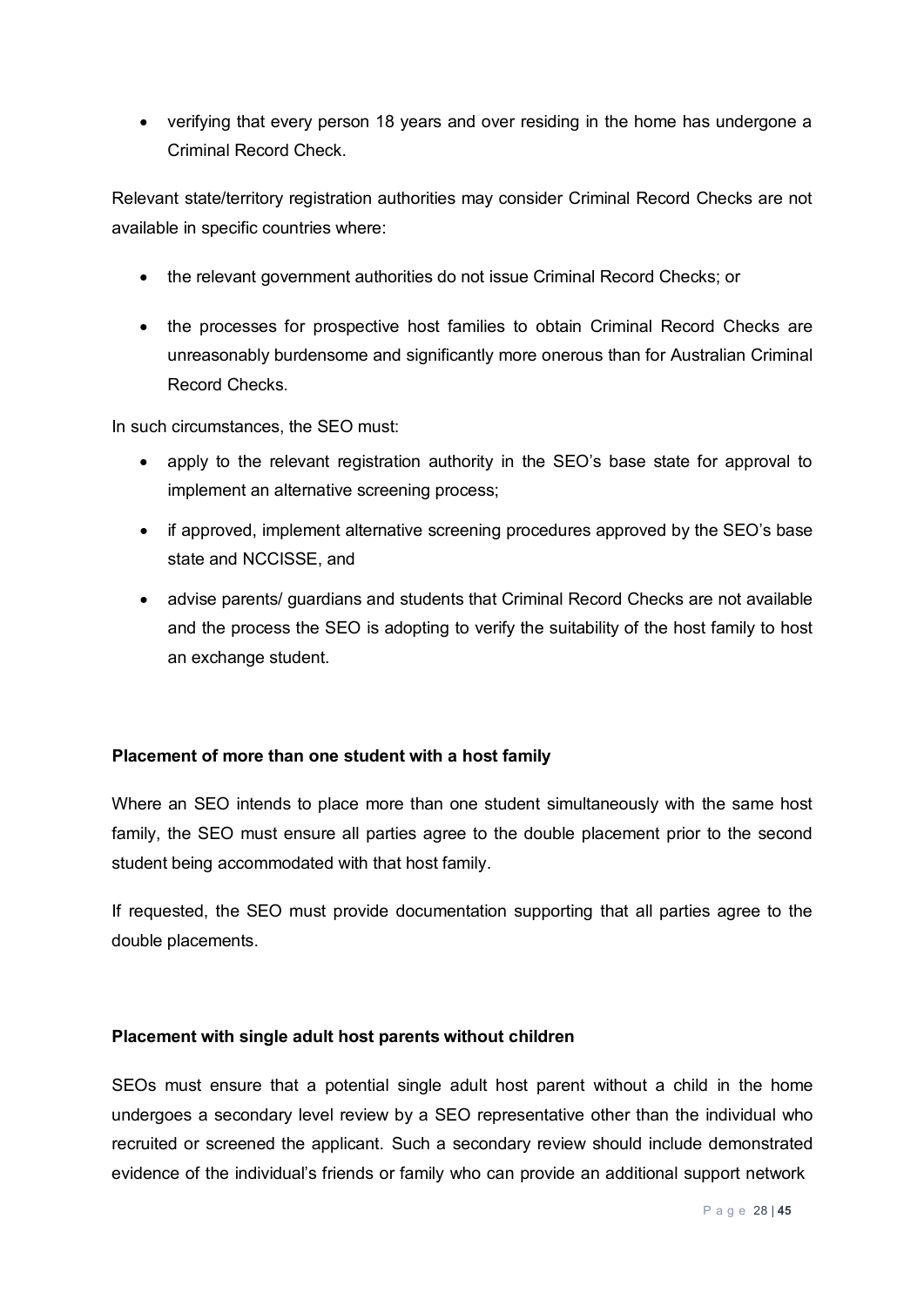for the exchange student and evidence of the individual's ties to his/her community. Both the exchange student and his or her parents/legal guardians must agree in writing in advance of the student's placement with a single adult host parent without another child in the home.

#### **5.15 Prevention of conflict of interest**

SEOs must ensure that no SEO representative act both as a host family and as a SEO representative, coordinator or supervisor for an exchange student except in emergencies and with the approval of the registering authority.

## **Support and Supervision**

## **5.16 Orientation for students and host families**

SEOs must demonstrate that they provide both pre-departure preparation and host country orientation programs, for both inbound and outbound students.

The orientation program for students and host families must include:

- information on the organisation's program rules and expectations;
- information on the roles and responsibilities of students and host families;
- information on seeking assistance and reporting any incidence or allegations involving actual or alleged sexual, physical or other abuse;
- information on the relevant child protection laws governing minors in the student's destination country;
- who to contact in emergency situations, including:
	- o for inbound students, contact numbers of a nominated staff member within Australia; and
	- $\circ$  for outbound students, contact details of a coordinator in the destination country;
- information about the SEO's complaints process: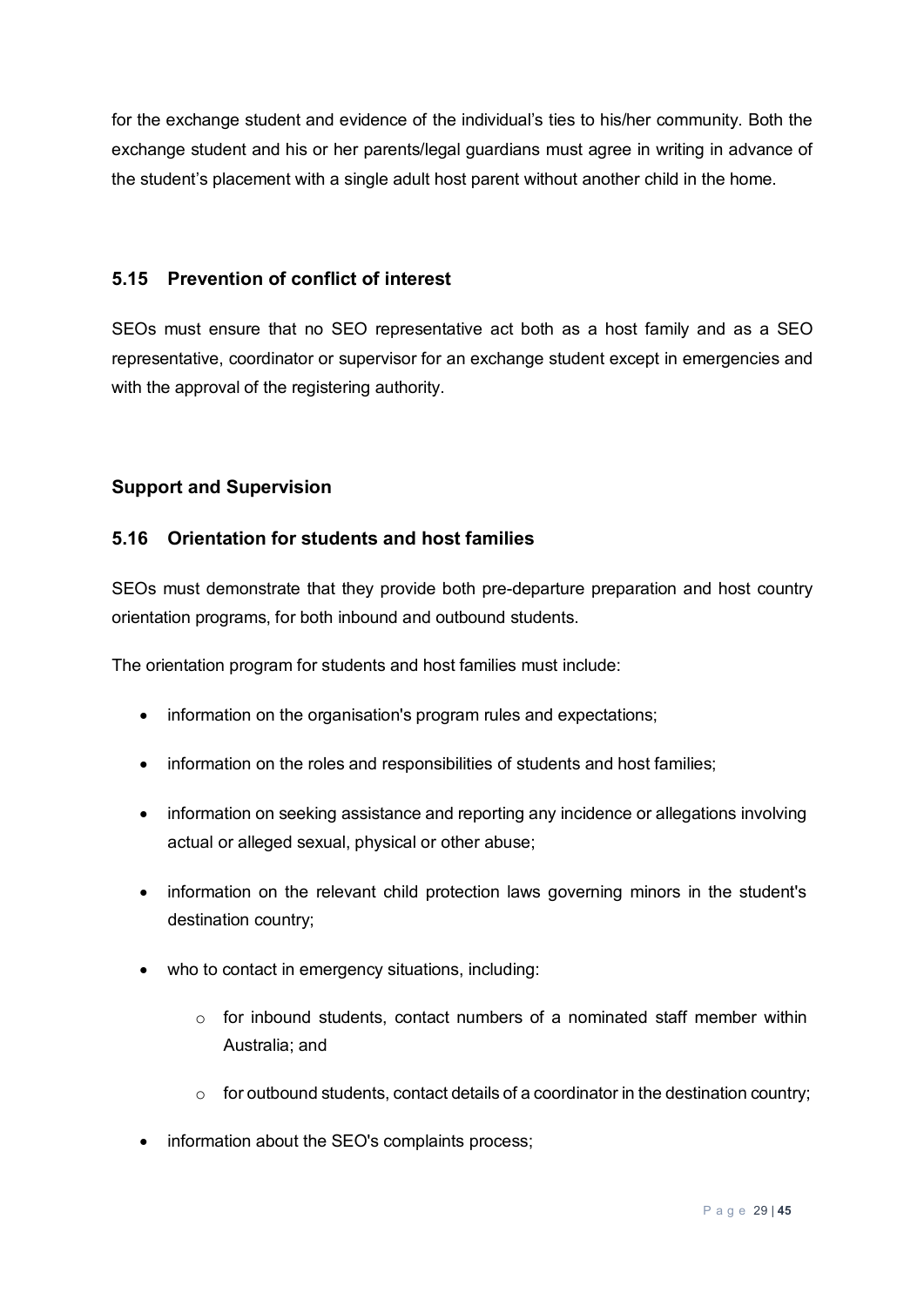- contact details for the relevant state/territory registration authorities; and
- for host families, information on handling critical incidents and issues relating to student well-being.

#### **5.17 Support for students and host families**

SEOs must demonstrate that inbound and outbound students and host families have adequate local assistance and support. Such support will cover appropriate reception, orientation, accommodation, transport and emergency arrangements as well as providing ongoing support networks for exchange students in their destination country.

## **5.18 Minimum scheduled SEO contact with students and host families**

SEOs must maintain, as a minimum, a monthly schedule of personal contact, face-to-face, Skype or by telephone, with all inbound and outbound exchange students and host families.

For outbound students, a SEO may satisfy this requirement by ensuring a monthly schedule of personal contact from a third party organisation in the destination country.

## **5.19 Program discounts for hosting students**

SEOs may provide a program discount to the family of an outbound exchange student if they undertake to host an inbound student, provided that:

- family members of the outbound student meet National Guidelines and the SEO's requirements for host families;
- the discount is a maximum of 10% of the cost of an outbound student program; and
- the discount is paid as a rebate at the end of the inbound student's exchange program.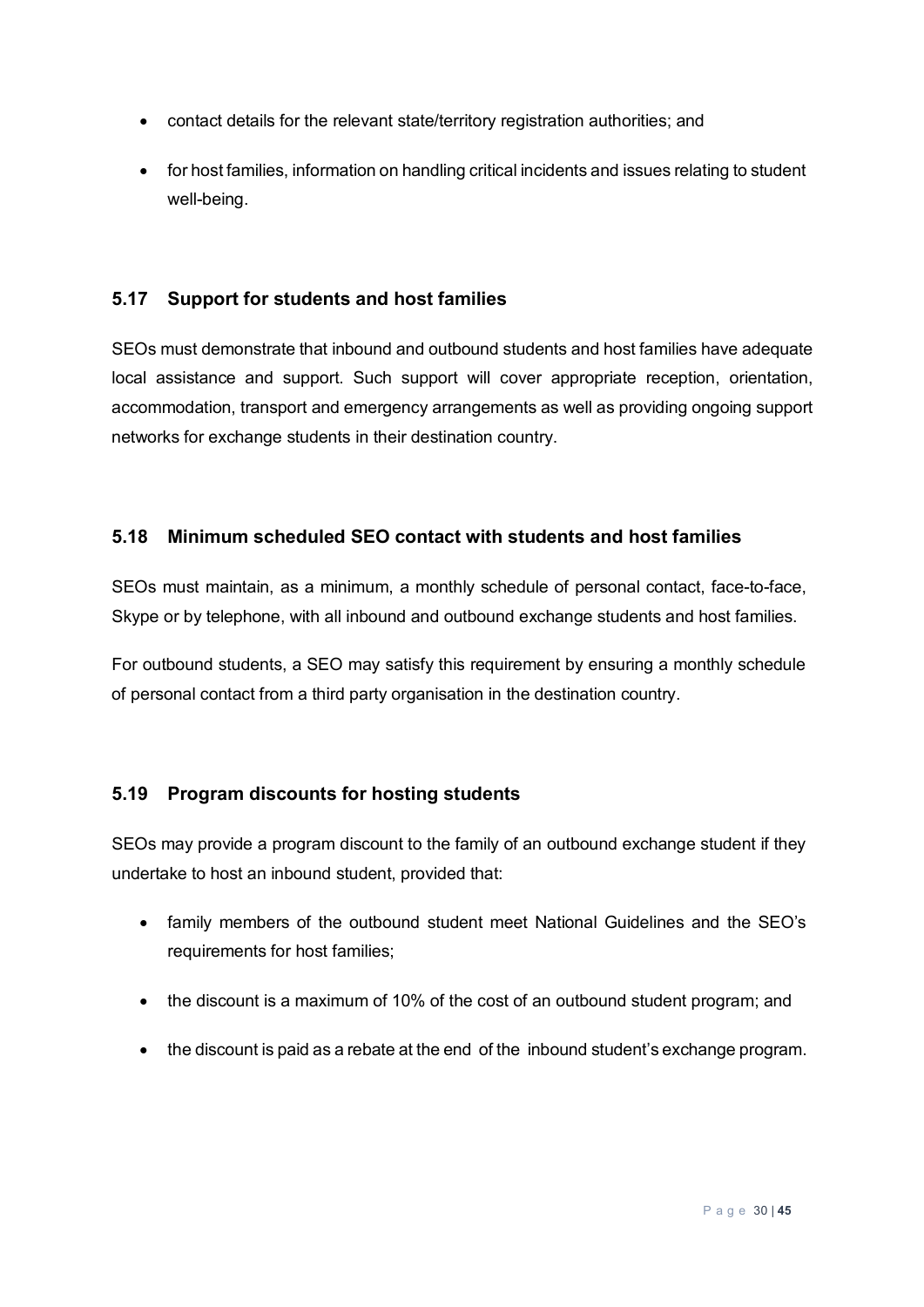# **Host schools**

## **5.20 School liaison**

SEOs must follow each state/territory requirements for the placement of overseas students in schools, including attendance and academic pursuits and the recruitment of Australian students for overseas exchange.

It is an expectation that students will commence their enrolment at the host school in line with the commencement dates of the relevant school term.

SEOs must demonstrate that they can provide effective liaison with schools through an identified liaison officer.

For inbound exchange students, SEOs must provide the host school with:

- host family and SEO contact details; and
- information about the student, including copies of school and other reports as requested.

SEOs must maintain procedures for ensuring that students are fulfilling all relevant school requirements (e.g. abiding by the school's code of conduct, the school rules and policies about uniform and attendance) and meeting the student visa conditions.

# **Requirements to notify**

#### **5.21 Changes to SEO governance**

SEOs must give notice to any relevant state/territory registration authority that has registered the SEO, or has an application for registration from the SEO, of any change in ownership, control, executive management or operations of the SEO as soon as practical, and in any event within 10 working days.

Registration is not transferable. Substantial changes in the structure and/or ownership of the SEO may result in the SEO having to apply for a new registration in each jurisdiction in which it is approved to operate.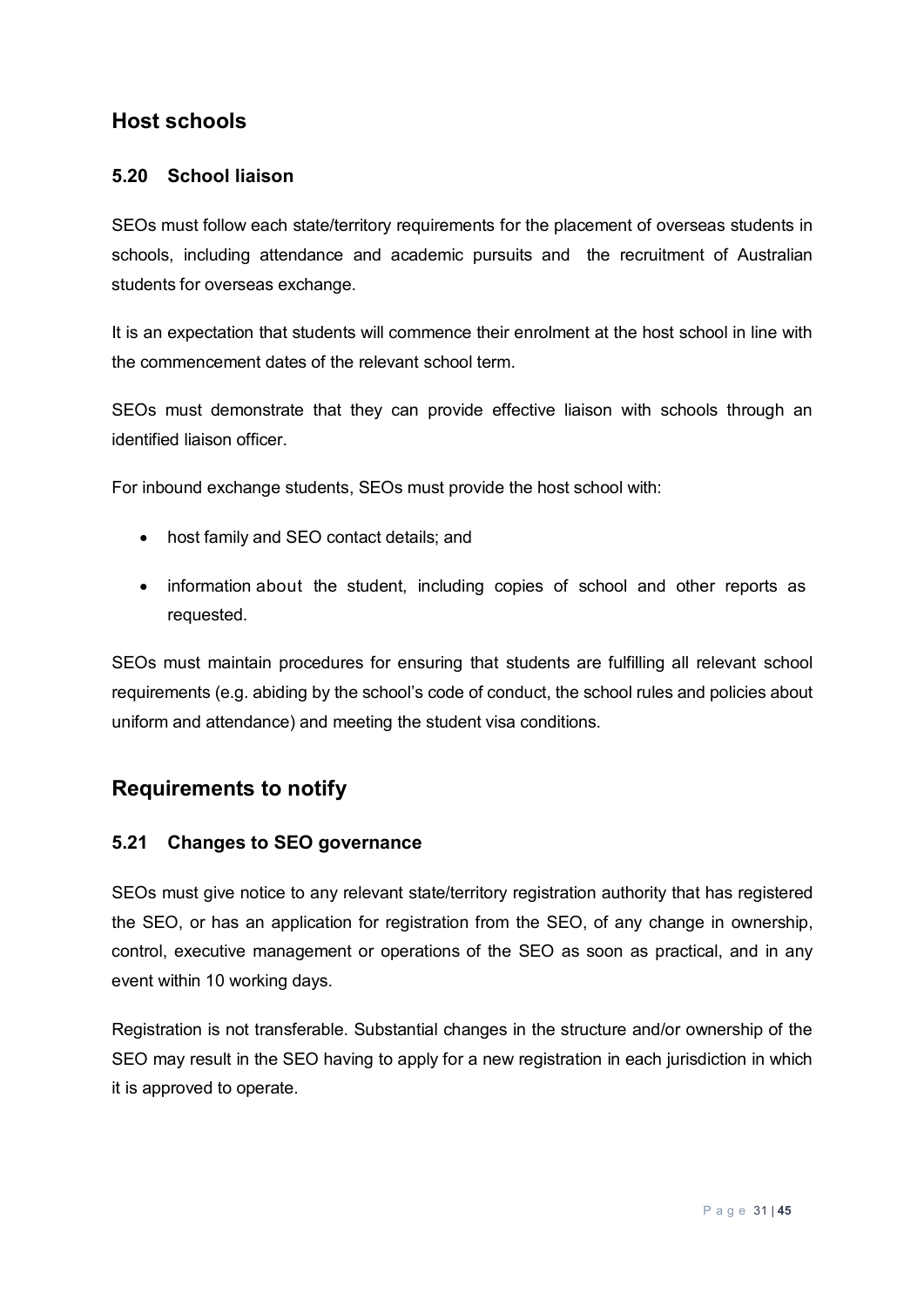#### **5.22 Changes to student exchange programs – inbound and outbound**

SEOs should take all appropriate steps to minimise changes to the student's agreed program.

SEOs must notify the relevant state/territory registration authority prior to any changes to a student's program unless there are exceptional circumstances that require an immediate change (e.g. a risk to the student's safety).

If an immediate change is made to a student's program the SEO must notify the relevant state/territory registration authority as soon as practical but within 5 working days of the change.

Changes to a student's program may include, a change to:

- Host school
- Host family
- Start date
- Duration
- Departure date

Where the student's program involves the student changing host school as part of the scheduled program, approval must be sought from the relevant state/territory registration authority for each host school prior to the commencement of the student's exchange.

If a change is made to a student's program, SEOs must ensure that students and parents/ guardians are informed of the change.

#### **5.23 Changes to third party arrangements**

The SEO must notify the relevant state/territory registration authority of any changes to the people or organisations that the SEO has a third party arrangement with within 10 working days of the change.

If the SEO enters into a new third party agreement, the relevant state/territory registration authority must be advised of this new arrangement, and details of the new arrangements including the contract and any supporting documents must be provided.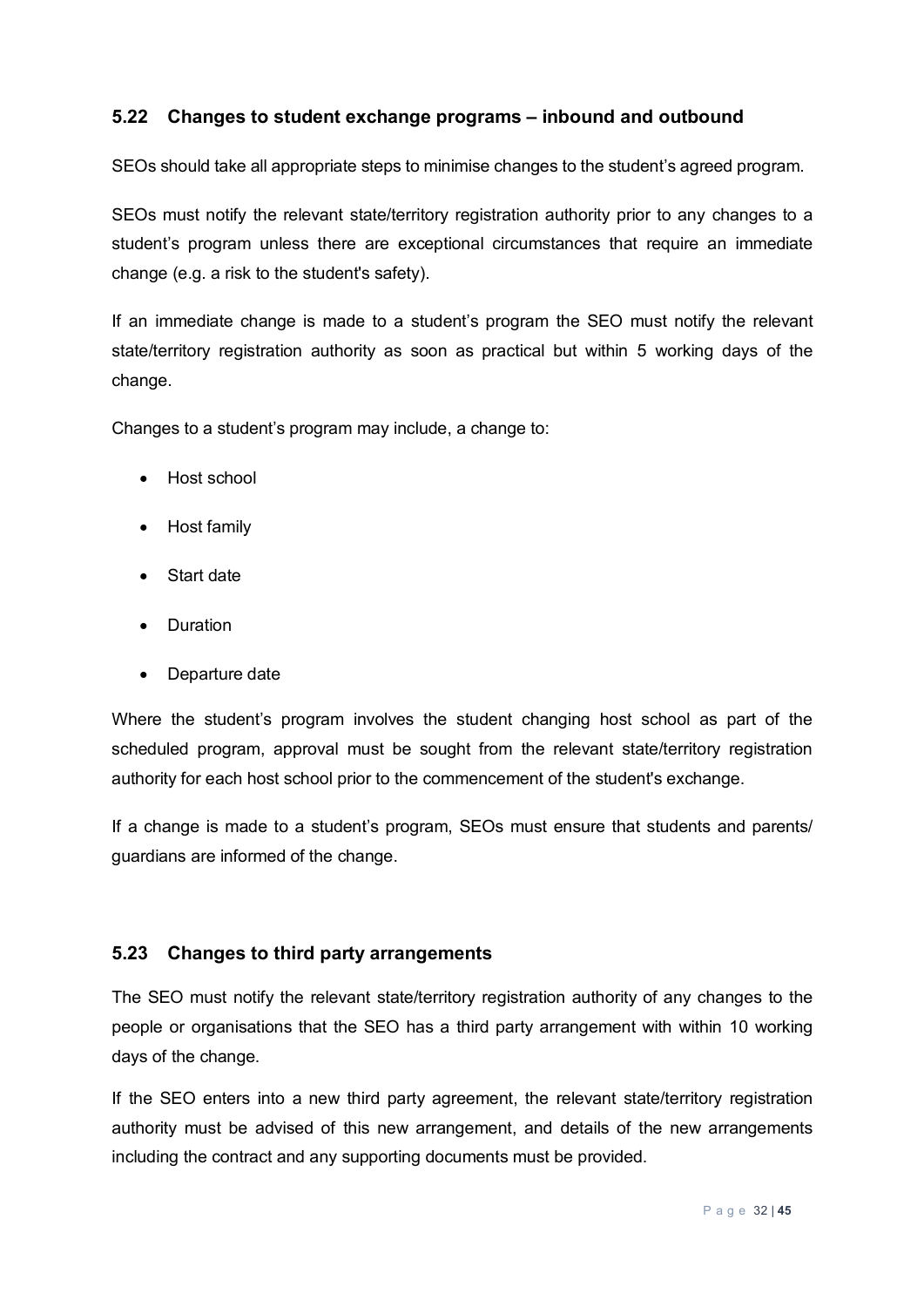# **Confidentiality and information sharing**

## **5.24 Release of information by relevant state/territory registration authorities**

SEOs and applicants for SEO registration acknowledge, and consent to the relevant state/territory registration authority releasing to a department of the Australian Government (or to another relevant state/territory registration authority responsible for SEOs), information it has about or arising from:

- an application for SEO registration or re-registration;
- the registration or re-registration of an SEO;
- a compliance audit or review of an SEO undertaken by a relevant state/territory registration authority; or
- action taken by a relevant state/territory registration authority in relation to an SEO.

In the event that the base registration of an SEO ceases, the relevant registration authority will notify other relevant state / territory registration authorities.

#### **5.25 Marketing and recruitment documentation**

SEOs must provide the state/territory registration authorities with all current documentation used in promoting their programs on request.

# **Protection measures for exchange students**

#### **5.26 Response to critical incidents**

SEOs must have policies and procedures that apply to inbound and outbound students to address critical incidents and serious issues impacting on student well-being. At a minimum these must include procedural information on how the organisation will manage incidences arising from:

- natural disasters;
- terrorism:
- student well-being, illness or injury;
- break-down in the host family arrangements.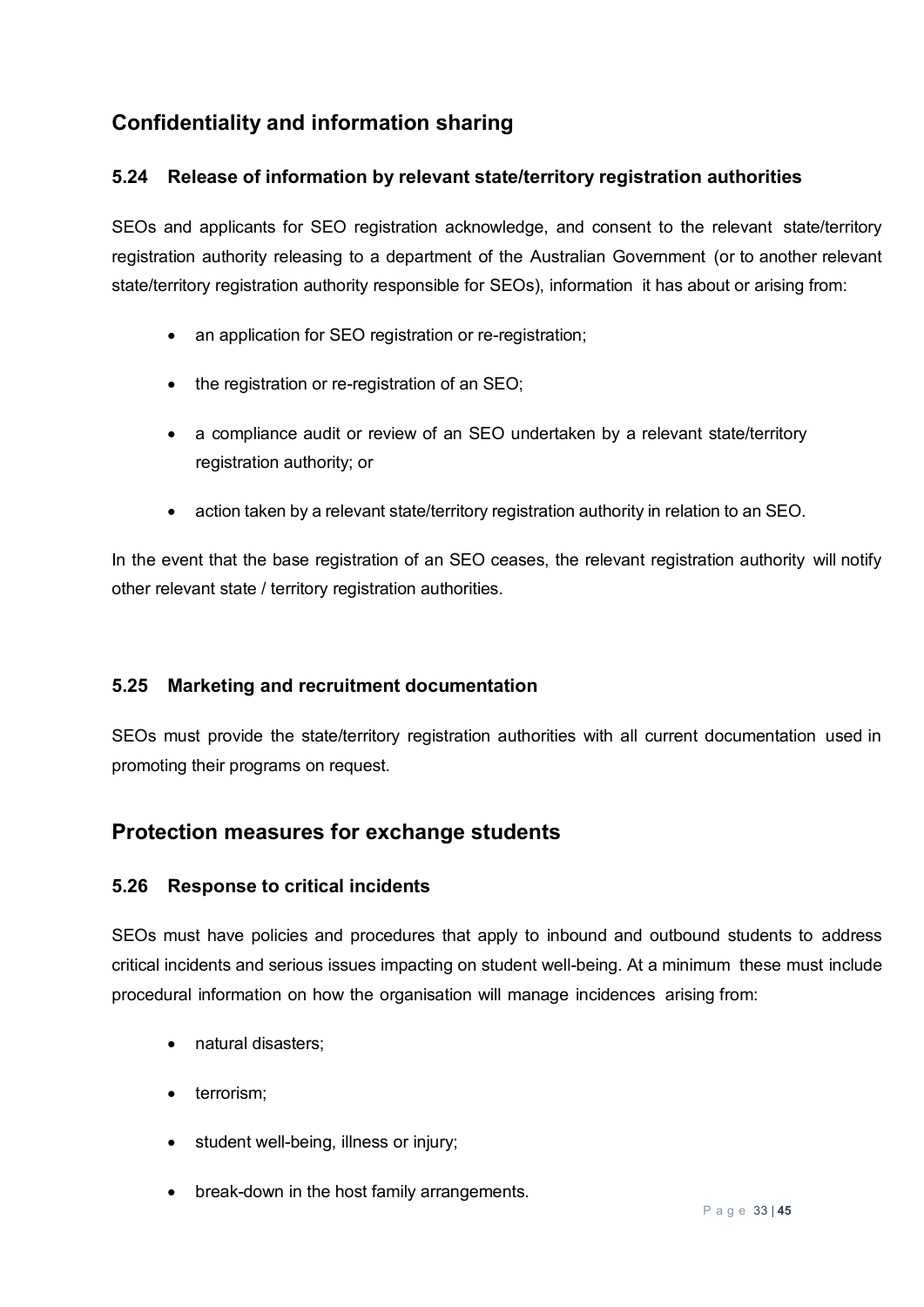The policies and procedures must provide that appropriate contact is maintained with the student and that the student's parents are kept informed.

A written record of any critical incident and remedial action taken by the SEO must be maintained for at least two years after the exchange student ceases to be an accepted exchange student.

## **5.27 Outbound students**

SEOs will protect outbound exchange students through ensuring that they:

- submit an SEO Outbound Student Form\* to the relevant Registration Authority for each outbound student at least 14 days prior to their departure from Australia, confirming that the SEO has accepted responsibility for the accommodation, support and general welfare of the student for the duration of the exchange program;
- confirm to the Registration Authority that the parent/s or legal guardian/s of the student have signed a written agreement or student exchange contract with the SEO giving consent to:
	- the SEO having responsibility for the student's accommodation, support and general welfare for the duration of the exchange program, and;
	- the SEO having the authority to cancel the student's exchange program and arrange the prompt safe return of the student to Australia, where:
		- global, national or regional emergency circumstances;
		- − Australian national, state or territory government directives;
		- the student's physical or mental health circumstances, and/or;
		- the student's serious breaches of the SEO code of conduct

require the SEO exercising its responsibilities for student's welfare;

- provide the Registration Authority with details of the student's exchange program including:
	- − the student's full name and passport number
	- − home and email address
	- − date of birth
	- − home school
	- − destination country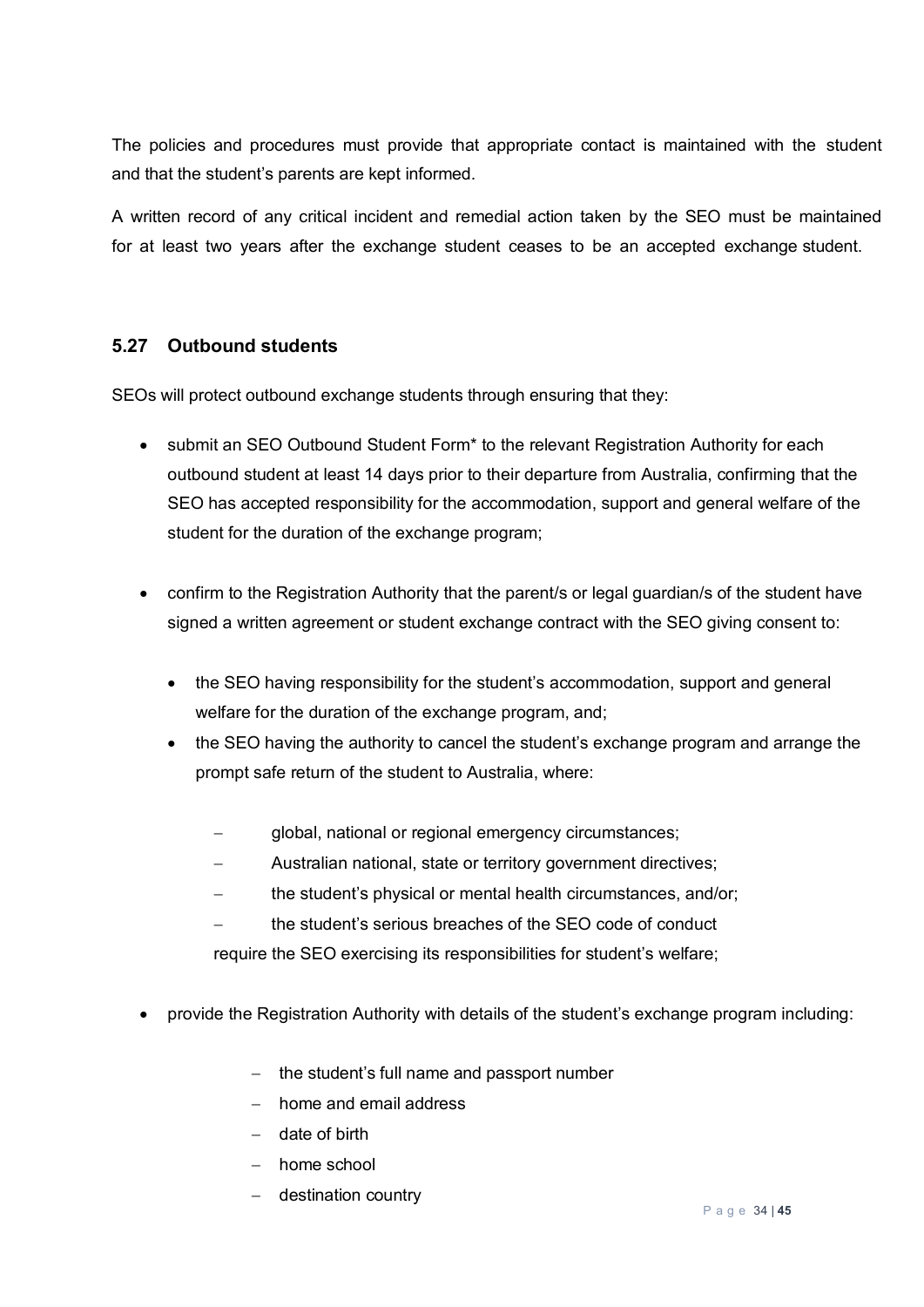- − destination school
- − destination host family address
- − departure and return dates, and flight details
- school commencement and school cessation dates
- name and contact details of SEO's overseas partner organisation that will be supporting the student in their destination country; and
- provide parents of students with information about child protection laws and services;
- ensure parents have provided students with access to the Australian Department of Foreign Affairs & Trade (DFAT) Smart Traveler website for the destination country prior to departure;
- require outbound exchange students transiting en-route to the destination country to only travel with international airlines that provide full transfer facilities and have appropriate procedures in the event of flight delays or interruptions;
- require outbound exchange students to be met on arrival in the destination country and assisted in their journey to the host families;
- have up to date emergency contact information for airlines, Australian Embassies or High Commissions and other relevant agencies for their destination and transit countries;
- arrange for parents of all outbound exchange students to receive confirmation of the student's safe arrival at the host family as soon as practicable; and
- advise the relevant state/territory registration authority of any changes to the student's program, as per the requirements of 5.22.

*\*Registration Authorities may require SEOs to submit individual Outbound Register forms for each student, or may accept a single Outbound Register form for a group of outbound students*

## **5.28 Exchange student safety Information**

#### **Inbound Students**

SEOs must ensure that all inbound exchange students and their parents are provided with the following information electronically prior to the departure of the student, which includes: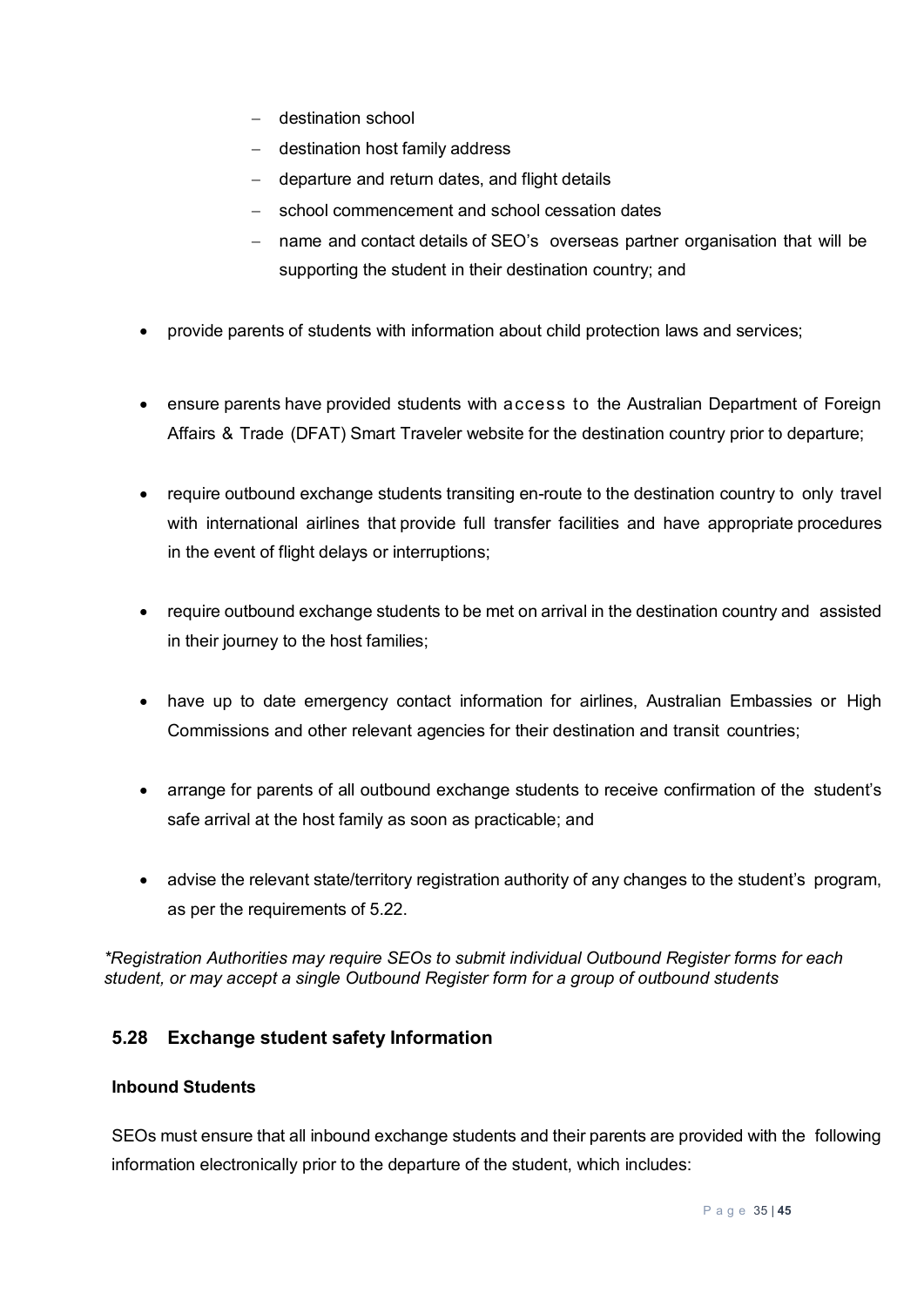- the host family's address, home telephone number and relevant mobile numbers;
- emergency contact details for the relevant SEO coordinator or SEO office; and
- the relevant state/territory registration authority's name and email address, with a statement:

"(name of SEO) is a SEO registered and quality assured in (State or Territory) by the (name of relevant state/territory registration authority). Students can contact the (name of relevant state/territory registration authority) at (email address)."

For example: "ABC is a SEO registered and quality assured in Victoria by the Victorian Registration & Qualifications Authority (VRQA). Students can contact the VRQA at [vrqa.student.exchange@vrqa.vic.gov.au"](mailto:vrqa.student.exchange@vrqa.vic.gov.au).

Such information must be provided in advance of the home country departure or immediately upon entry to Australia.

#### **Outbound Students**

SEOs must ensure that all outbound students are provided with the following information electronically prior to the departure of the student, which includes:

- the host family's address, home telephone number and relevant mobile numbers that the organisation providing the exchange program is a registered SEO;
- the name of the third-party organisation that will be providing for the student while the student is overseas;
- emergency contact details for the relevant SEO coordinator or SEO office in the student's destination country;
- emergency contact details for the relevant SEO in Australia;
- the name of the relevant registering authority for the relevant state or territory that registered the SEO; and
- that students, or their parents or legal guardians, can contact the relevant registering authority regarding the SEO at the relevant email address for that authority.

for example: "ABC is a SEO registered in NSW by the NSW Department of Education. Students or their parents or legal guardians can contact DoE a[t](mailto:studentexchange@det.nsw.edu.au)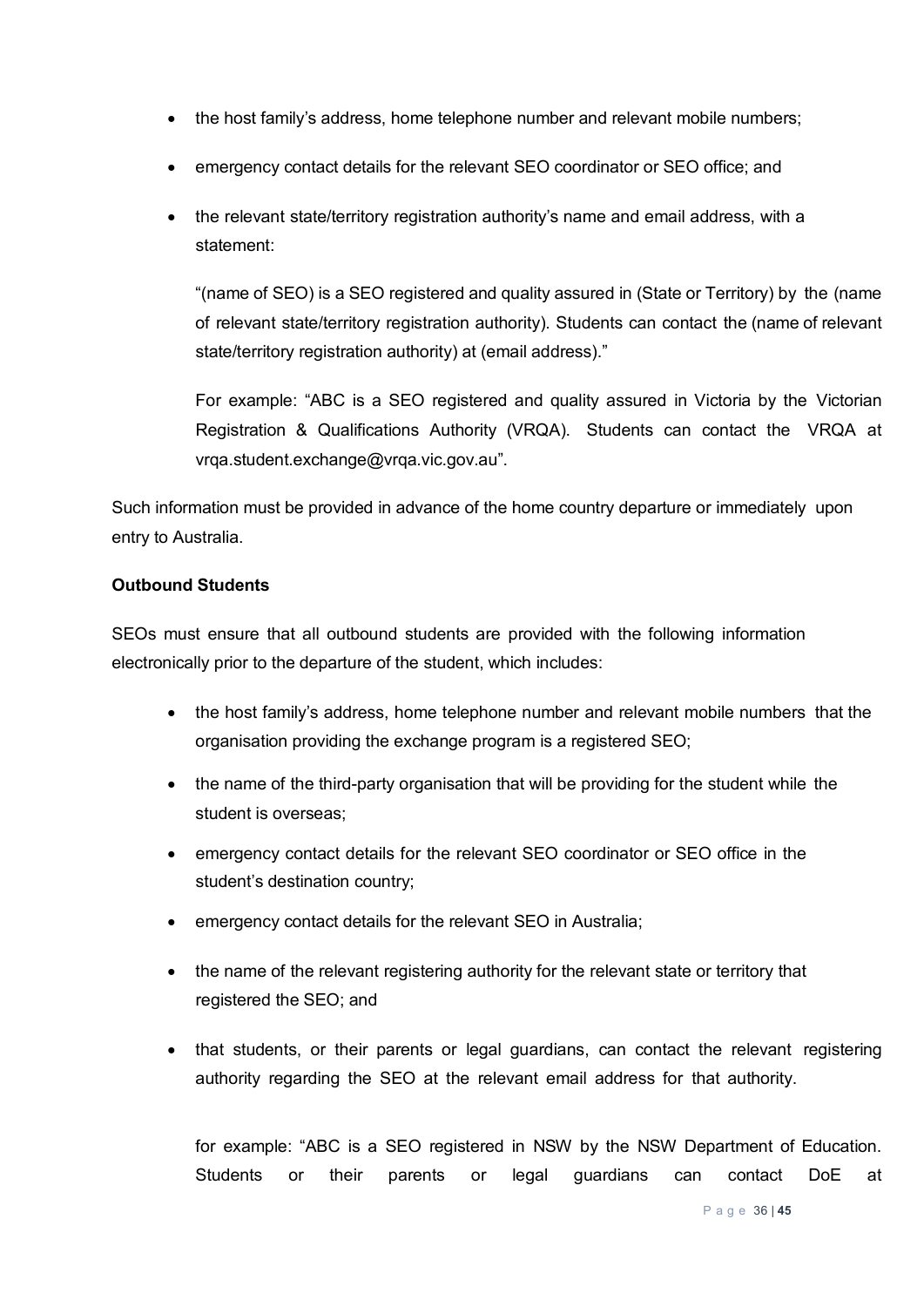[studentexchange@det.nsw.edu.au"](mailto:studentexchange@det.nsw.edu.au).

#### **5.29 Reporting incidents or allegations of abuse**

SEOs must immediately report any incident or allegation involving actual or alleged sexual, physical, or emotional abuse of an inbound or outbound exchange student to both the relevant law enforcement agency and the relevant state/territory registration authority. Failure to report such incidents to both the law enforcement agency and the relevant state/territory registration authority shall be grounds for suspension or cancellation of a SEO's registration to provide student exchange programs.

#### **5.30 Resolution of problems, including complaint management**

The SEO must have and implement a documented internal complaints handling and appeals process and policy, and provide the exchange student with comprehensive, free and easily accessible information about that process and policy.

The SEO's internal complaints handling and appeals process must:

- include a process for the exchange student to lodge a formal complaint or appeal if a matter cannot be resolved informally;
- include that the SEO will respond to any complaint or appeal the exchange student makes regarding his or her dealings with the SEO, or any related party the SEO has an arrangement with to deliver the exchange program or related services;
- commence assessment of the complaint or appeal within 10 working days and finalise the outcome as soon as practicable;
- ensure the exchange student is given an opportunity to formally present his or her case at minimal or no cost and be accompanied and assisted by a support person at any relevant meetings;
- ensure the assessment of the complaint or appeal is conducted in a professional, fair and transparent manner;
- ensure the exchange student is given a written statement of the outcome of the internal appeal, including detailed reasons for the outcome; and
- keep a written record of the complaint or appeal, including a statement of the outcome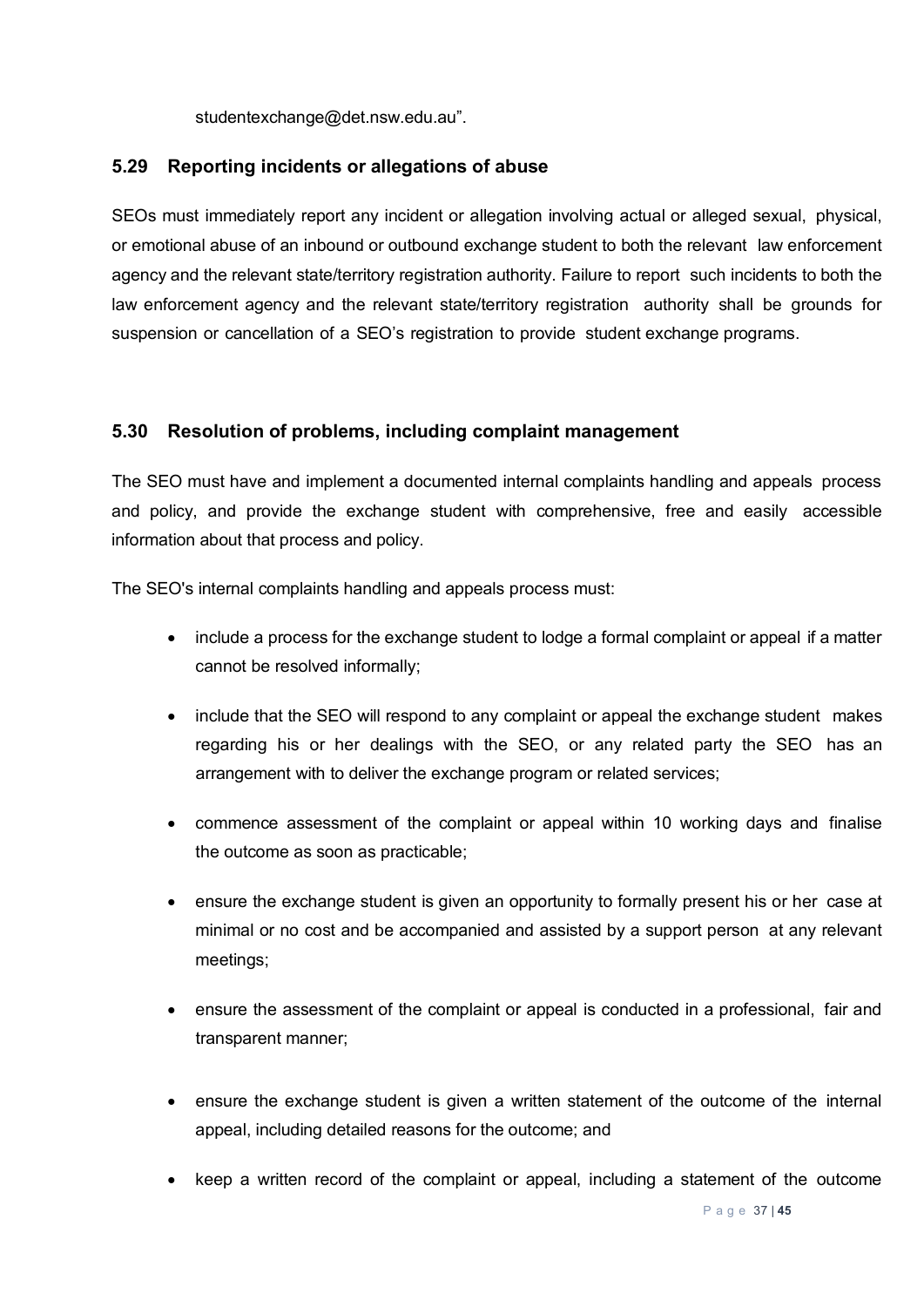and reasons for the outcome.

The policy must further state in a prominent way:

- that an exchange student may contact the relevant state/territory registration authority if the exchange student or parent/guardian is concerned about the conduct of the SEO with the requirements under these Guidelines; and
- the complaints handling and appeals process described in the policy does not hinder an exchange student from exercising the student's rights to other legal remedies.

The SEO must give the complainant the contact details for the appropriate Registration Authority.

If the concern is about a school registered as a SEO, then the school principal should not investigate a formal complaint against his/her own school, and an independent point of contact should be provided.

#### **5.31 Privacy of student information**

SEOs must protect the personal information, including photographs, of exchange students and, as a minimum, ensure that the organisation:

- obtains appropriate written consent for the publication or use of student images or information in any advertising or promotional material and clearly outlines the intended use of the material;
- in the recruitment of host families and in any other circumstances, does not provide personal information or photographs or images including likenesses of individual exchange students in any public or 'open' recruitment through advertising, websites, publications or displays accessible to the general public that would allow the student to be identified via social media;
- only provides a photograph, first name and basic information about student interests (i.e. no surname, address or contact details) to prospective host families who have registered with the SEO and who have commenced the relevant screening process, including verifying identity with photo identification;
- appropriately safeguards the access, use, storage and archiving of electronic and hard copies of all exchange student applications, files and documents containing student personal information in accordance with the Australian Privacy Act 1988 and the European Union General Data Protection Regulation (the GDPR);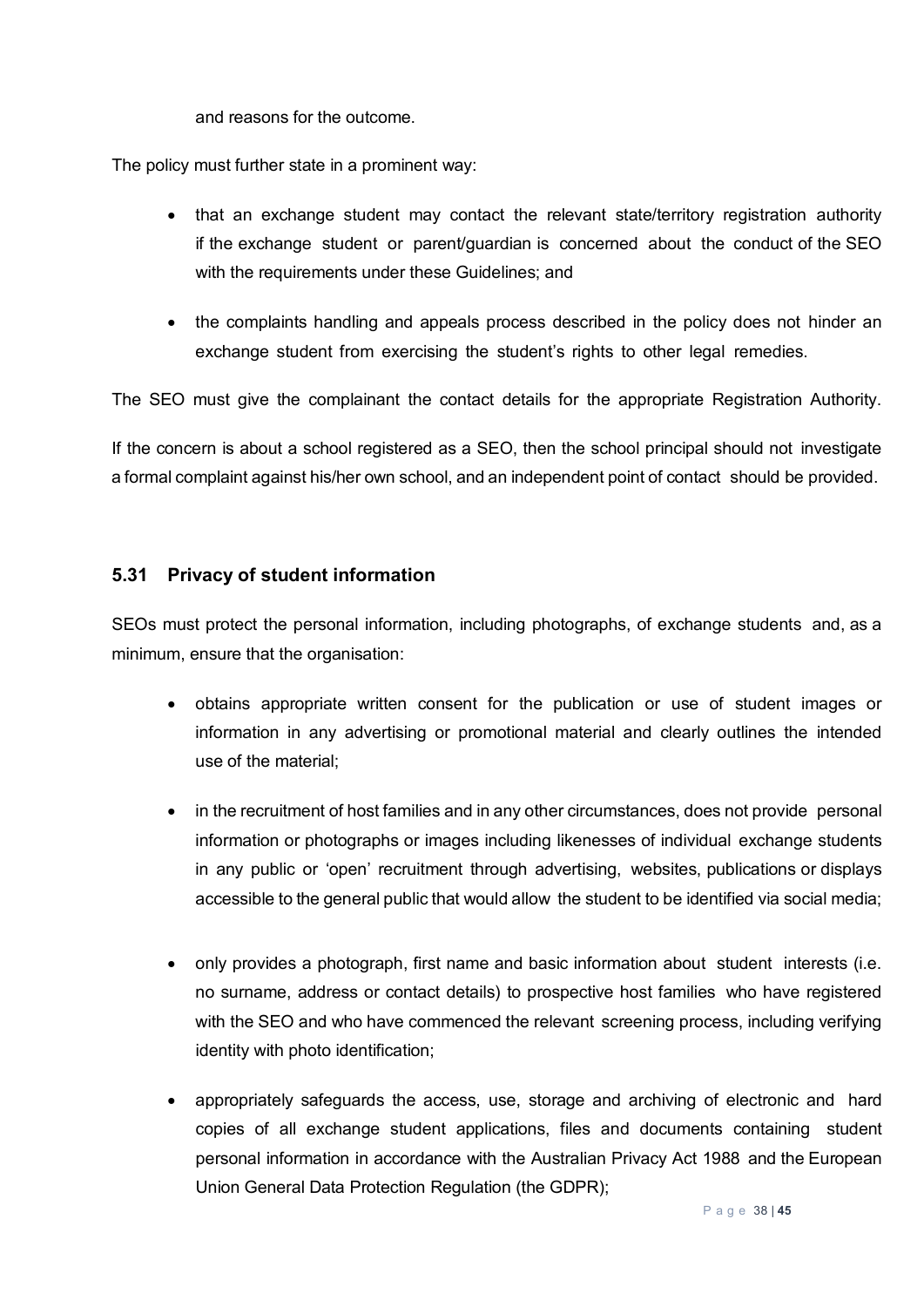- retains and securely stores details of host families and student placements; and
- has and implements a social media policy, which includes record management and monitoring process.

## **5.32 Privacy information for students and host families**

SEOs must have a policy and procedure in place that is provided to all exchange students and host families with information about the need for students to protect their personal privacy, and the privacy of members of their host family, while participating in an exchange program. This includes advice regarding the appropriate use and risks of the internet, social media such as Facebook and Twitter, internet chat rooms, YouTube diaries and weblogs.

## **Program evaluation**

#### **5.33 Program evaluation**

SEOs must demonstrate that they have a system or process for:

- annual or ongoing program evaluation;
- seeking post-program feedback on their services from students, parents, host families and schools; and
- implementing improvements in response to the evaluation outcomes. The

program evaluation should include a review of any third-party arrangements.

## **6. Outbound exchange students**

School principals should deal only with registered SEOs.

Any arrangement for students to join an overseas program is strictly between each student, his or her parents/guardian and the SEO. Neither the schools nor the state/territory registration authorities accept any responsibility for students while overseas on exchange.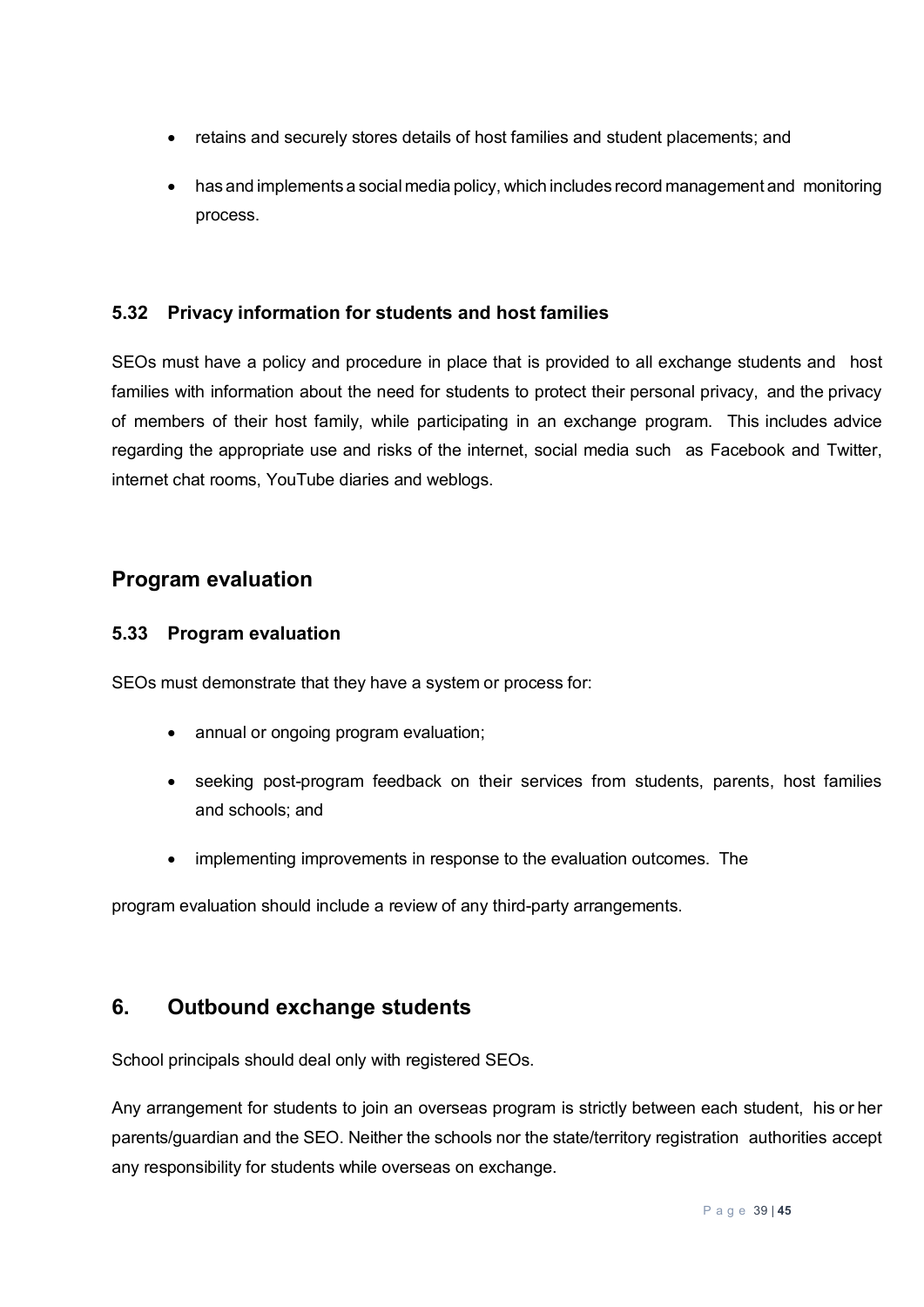# **7. Inbound exchange students**

School principals should deal only with registered SEOs.

Any arrangements for students to be enrolled are a matter strictly between the school, each student, his or her parents/guardian and the SEO. The state/territory registration authorities do not accept any responsibility for overseas students enrolled in schools.

# **8. Acceptance Advice for Secondary Exchange Students (AASES) forms**

To obtain a student visa for Australia, overseas exchange students require an Acceptance Advice for Secondary Exchange Students (AASES) form. SEOs need to apply to the relevant state/territory registration authority for AASES forms using an official AASES request form. AASES forms will be issued on consideration of the organisation's reciprocity balance, and will not be issued to organisations that have not provided a *National Standard Annual Monitoring Form*.

The organisation must ensure that the host family nominated on the AASES request represents a confirmed placement for the duration of the program. Where the student's program is to include more than one host family during the student's placement, the organisation must advise the registration authority at the time of the AASES request.

# **9. Information for participating schools**

Schools are not expected to provide support and pastoral care for exchange students more than that normally provided to Australian students. They are not expected to provide crisis or emergency management networks for exchange students except where they are the registered SEO for the student.

The state/territory registration authorities would require principals to notify them if there is a concern with a SEO about any of the above, either before a student commences or during the placement.

If the concern is about a school registered as a SEO, then the school principal should not investigate a formal complaint against his/her own school, and an independent point of contact should be provided.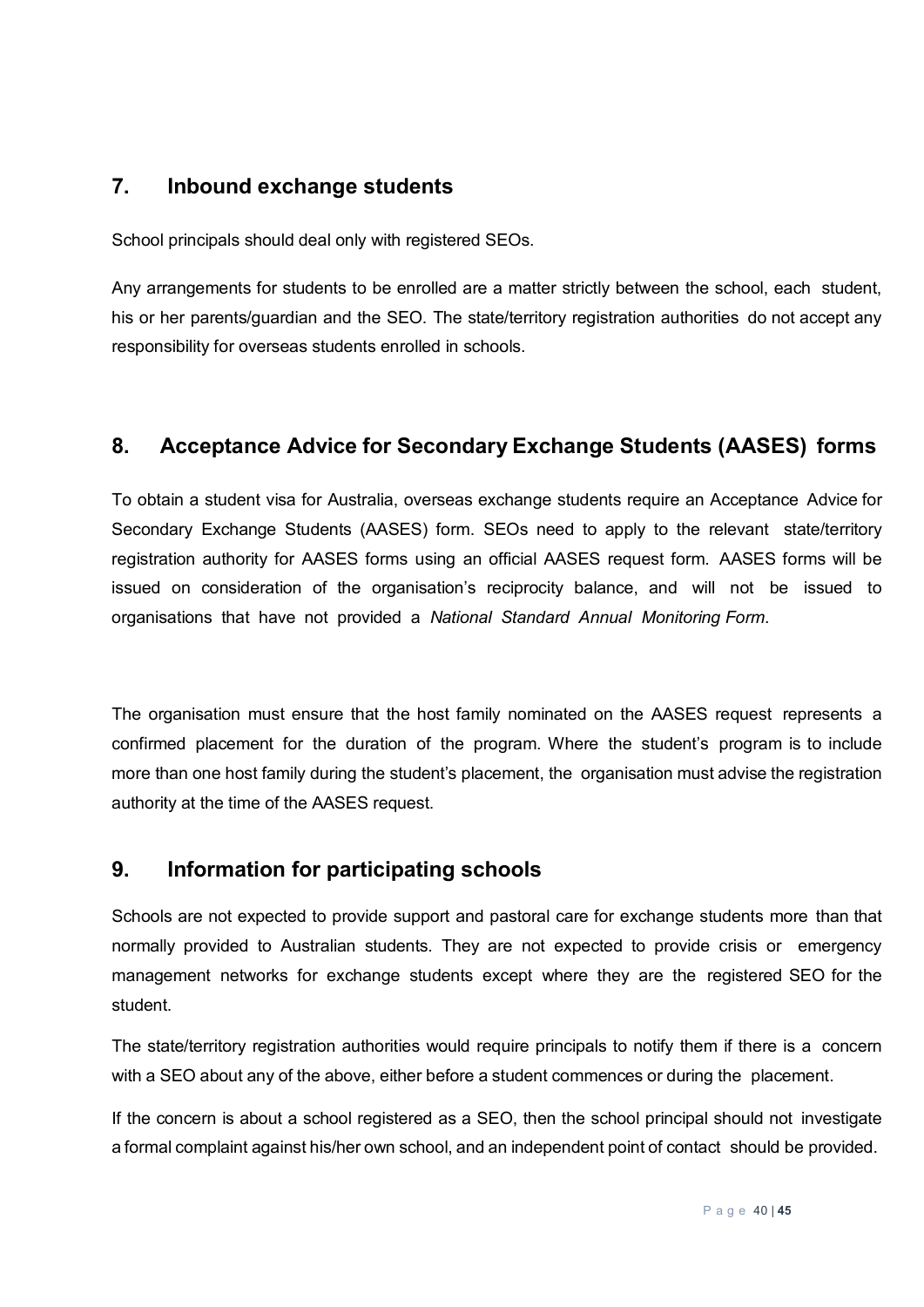# **10. Conditions for the placement of secondary exchange students in schools**

The procedures for the placement of secondary exchange students in schools are:

- the student must be enrolled as a full time student at the school;
- the student must commence school in line with the agreed commencement date on the AASES form; and
- the student must participate in the school's academic program.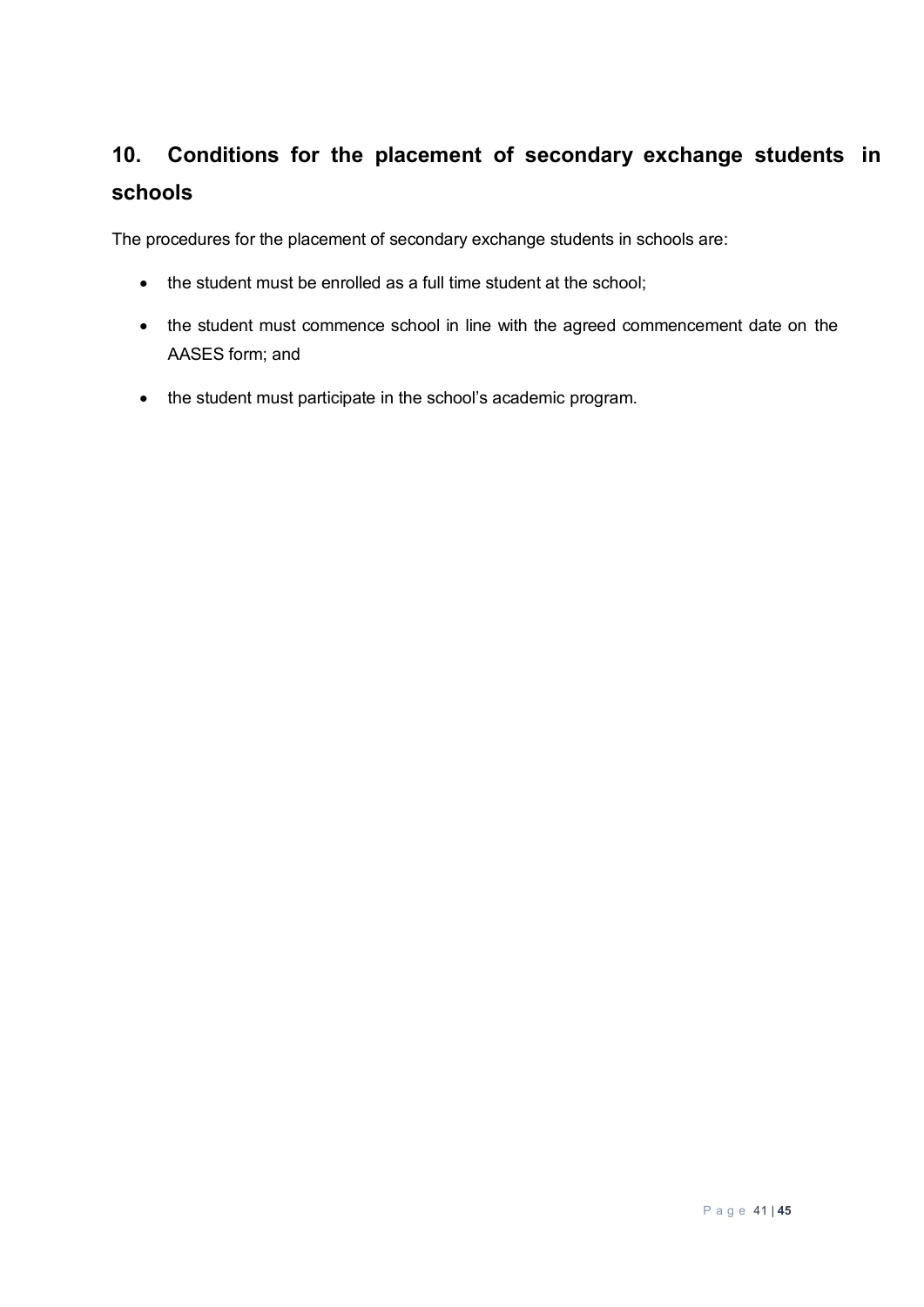# **Appendix 1 – Registration Authorities for Secondary Student Exchange Programs in Australia**

The state and territory registration authorities listed below have the responsibility for the registration or approval, and quality assurance, of schools and organisations providing secondary student exchange programs in the respective state or territory.

#### **Australian Capital Territory**

Education Directorate, ACT Government International Education Unit 51 Freemantle Drive, Stirling (GPO Box 158) CANBERRA ACT 2601 Ph: (02) 6205 9176 Fax: (02) 6205 9239

- W: [www.education.act.gov.au](http://www.education.act.gov.au/)
- E: [ieu@act.gov.au](mailto:ieu@act.gov.au)

#### **New South Wales**

Department of Education, NSW Registration Committee for International Secondary Student Exchange, DE International Level 8, 259 George Street, Sydney 2000 PO Box R1468, Royal Exchange NSW 1225 Australia Ph: 1300 300 229 (option 4) +61 2 9244 5555 (option 4) W: https://www.deinternational.nsw.edu.au/study-options/study-programs/secondary-studentexchange E: studentexchange@det.nsw.edu.au

#### **Northern Territory**

Department of Education, International Services Unit Level 14, 55 Mitchell Street (GPO Box 4821), DARWIN NT 0801 Ph: (08) 8901 4902

- W: [https://nt.gov.au/learning/primary-and-secondary-students/overseas-exchange-programs](https://nt.gov.au/learning/primary-and-secondary-students/overseas-exchange-programs-for-nt-students)[for-nt-students](https://nt.gov.au/learning/primary-and-secondary-students/overseas-exchange-programs-for-nt-students)
- E: [internationalservice@education.nt.gov.au](mailto:internationalservice@education.nt.gov.au)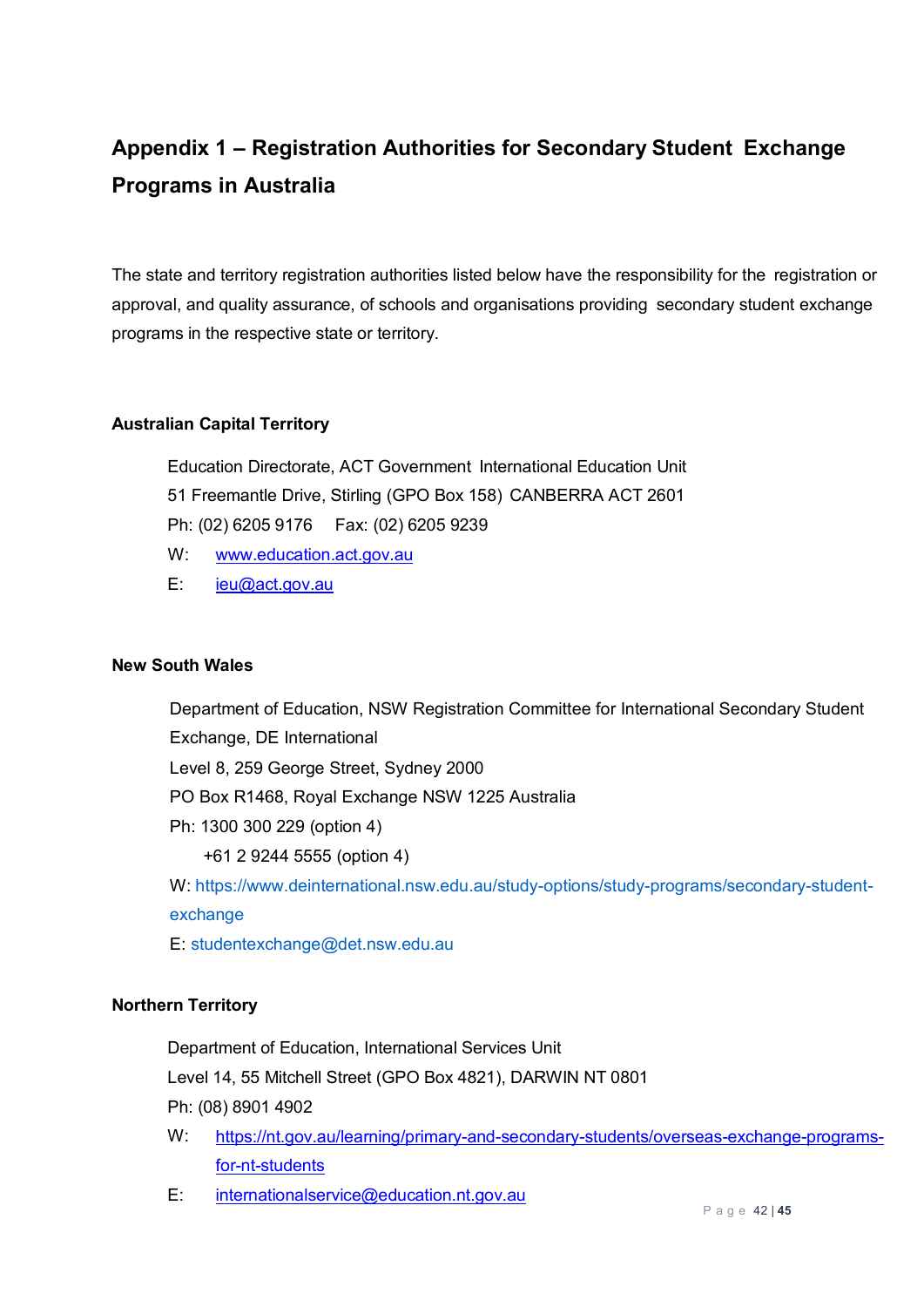#### **Queensland**

Department of Education, International Quality (Schools) Unit

Level 8, 30 Mary Street (PO Box 15033), BRISBANE QLD 4002

Ph: (07) 3513 6748

- W: [www.qld.gov.au/education/schools/information/programs/exchange/pages/long](http://www.qld.gov.au/education/schools/information/programs/exchange/pages/long)
- E: [InternationalRegistration@qed.qld.gov.au](mailto:InternationalRegistration@qed.qld.gov.au)

#### **South Australia**

Education Standards Board (ESB)

Level 6, The Conservatory, 131-139 Grenfell Street (GPO Box 1811), ADELAIDE SA 5001 Ph: (08) 8226 0077 or 1800 882 413

- W: <https://esb.sa.gov.au/schools/student-exchange>
- E: [esb.seo@sa.gov.au](mailto:esb.seo@sa.gov.au)

#### **Tasmania**

Tasmanian Assessment, Standards & Certification (TASC) Level 6, 39 Murray Street (GPO Box 333), HOBART TAS 7001

Ph: (03) 6165 6000

- W: [Student exchange -](https://www.tasc.tas.gov.au/students/international-students/student-exchange/) TASC
- E: [enquiries@tasc.tas.gov.au](mailto:enquiries@tasc.tas.gov.au)

#### **Victoria**

Victorian Registration and Qualifications Authority (VRQA), International Education Unit Level 2, 2 Lonsdale Street (GPO Box 2317) MELBOURNE VIC 3001 Ph: (03) 9637 2806

- W: [Secondary student exchange programs \(vrqa.vic.gov.au\)](https://aus01.safelinks.protection.outlook.com/?url=https%3A%2F%2Fwww.vrqa.vic.gov.au%2Fschools%2FPages%2Fsecondary-student-exchange-programs.aspx&data=04%7C01%7CGary.Bourton%40education.vic.gov.au%7C8cc417dfbfdb44db994208d8c895bb1b%7Cd96cb3371a8744cfb69b3cec334a4c1f%7C0%7C0%7C637479892842527949%7CUnknown%7CTWFpbGZsb3d8eyJWIjoiMC4wLjAwMDAiLCJQIjoiV2luMzIiLCJBTiI6Ik1haWwiLCJXVCI6Mn0%3D%7C1000&sdata=3%2B5K5MwQ6PmCxhe2E%2FADe8PuYht8TRPyAdRdwsPJjWY%3D&reserved=0)
- E: [vrqa.student.exchange@edumail.vic.gov.au](mailto:vrqa.student.exchange@edumail.vic.gov.au)